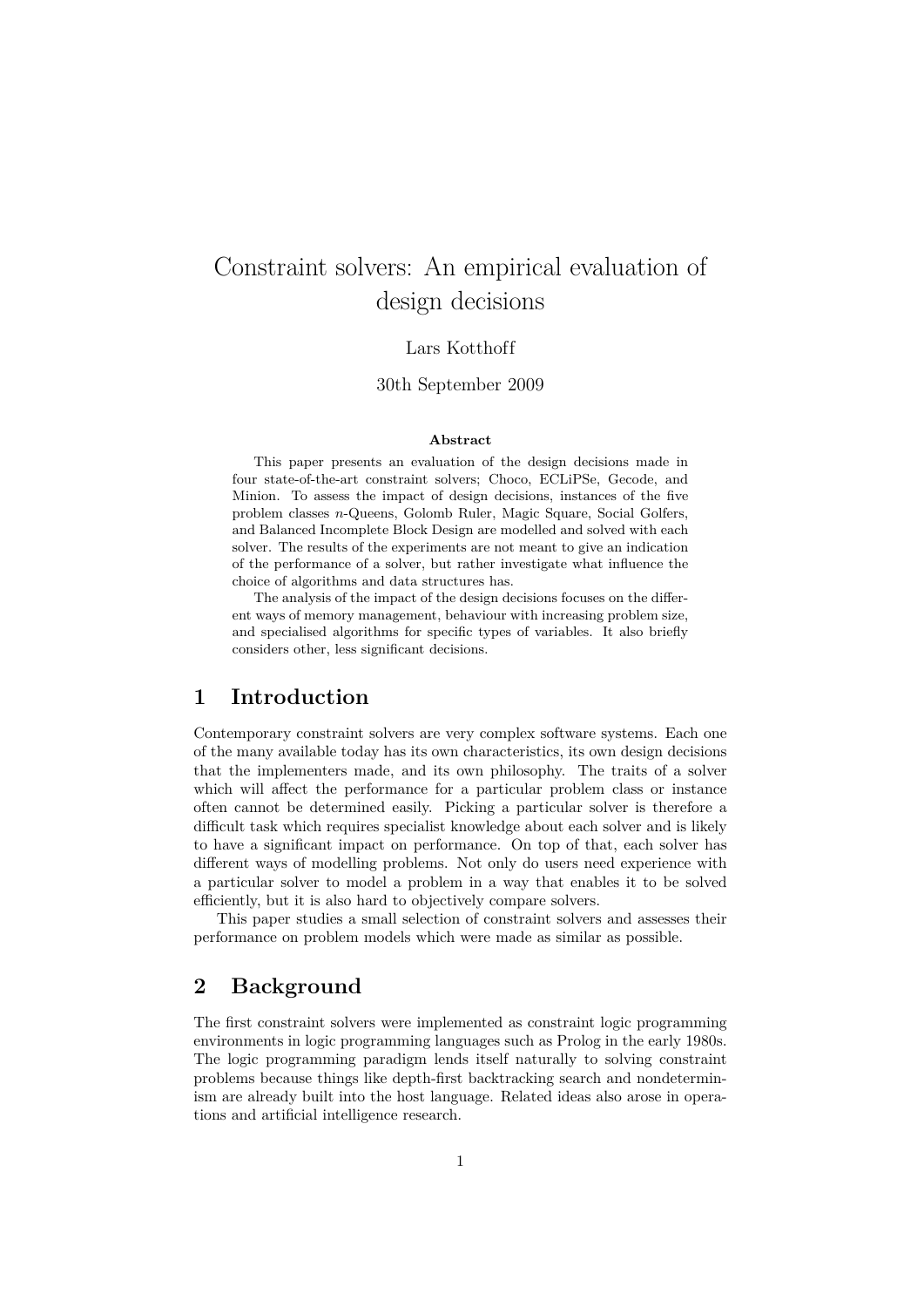Notable developments of that time include extensions to Prolog and the CHIP constraint programming system.

Starting in the 1990s, constraint programming found its way to procedural and object-oriented languages, most notably C++. ILog Solver pioneered this area. It became apparent that it would be beneficial to separate the solving of constraint problems into two phases; modelling the problem and programming search.

Since then, constraint solvers have improved significantly in terms of performance as well as in terms of ease of use.

For more detailed information on the history and background of each solver, see e.g. [\[8\]](#page-22-0).

### **3 Surveyed constraint solvers**

The constraint solvers chosen for this paper are Choco [\[12\]](#page-22-1), version 2.0.0.3, ECLiPSe [\[1\]](#page-21-0), version 6.0 42, Gecode [\[10\]](#page-22-2), version 2.2.0, and Minion [\[2\]](#page-21-1)[\[5\]](#page-22-3), version 0.7. The solvers were chosen because all of them are currently under active development. Furthermore they are Open Source; implementation details not described in papers or the manual can be investigated by looking at the source code.

Table [1](#page-1-0) presents a brief summary of the solvers and their basic characteristics.

| solver  | language | year | modelling  |
|---------|----------|------|------------|
| Choco   | Java     | 1999 | library    |
| ECLiPSe | C/Prolog | 1990 | library    |
| Gecode  | 7++      | 2005 | library    |
| Minion  |          | 2006 | input file |

<span id="page-1-0"></span>Table 1: Summary of the characteristics of the investigated solvers.

- **Choco** Choco was initially developed in the CLAIRE programming language as a national effort of French researchers for an open constraint solver for teaching and research purposes. Since then, it has been reimplemented in the Java programming language and gone through a series of other changes. Version 2 is a major refactoring to provide a better separation between modelling and solving a problem, as well as performance improvements.
- **ECLiPSe** ECLiPSe is one of the oldest constraint programming environment which is still used and in active development. It was initially developed at the European Computer-Industry Research Centre in Munich, and then at IC-Parc, Imperial College in London until the end of 2005, when it became Open Source. Being implemented in Prolog, its intrinsic performance is not as high as comparable systems implemented in other programming languages, but it is easier to specify problems and implement new algorithms.
- **Gecode** "Gecode is an open, free, portable, accessible, and efficient environment for developing constraint-based systems and applications in research,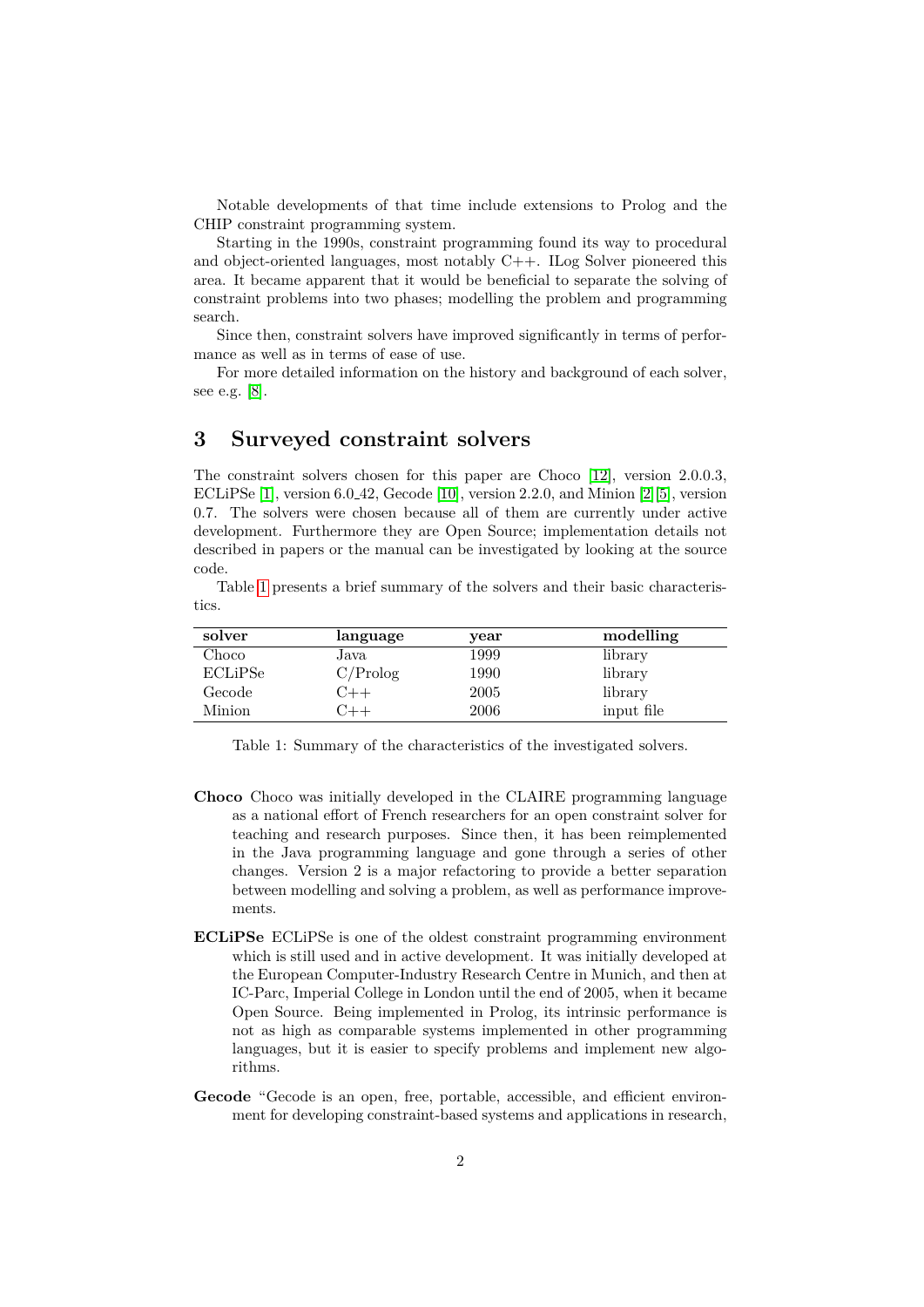industry, and education. Particularly important for its design is simplicity and accessibility. Simplicity has been the key reason why Gecode is efficient and successfully exploits today's commodity parallel hardware. Accessibility is due to its complete reference documentation, growing tutorial documentation, and academic publications in conferences and journals presenting key design decisions and techniques."[1](#page-2-0)

**Minion** Minion was implemented to be a solver which only requires an input file to run and no written code. This way the solver could be made fast by not being extensible or programmable and fixing the design decisions. It also makes it easier to use because users do not have to write code.

# **4 Surveyed constraint problems**

The classes of constraint problems investigated are the *n*-Queens, Golomb Ruler, Magic Square, Social Golfers, and Balanced Incomplete Block Design problems. The characteristics of the problems are [\[4\]](#page-21-2):-

*n***-Queens** Place *n* queens on an  $n \times n$  chessboard such that no queen is attacking another queen.

#### **Golomb Ruler** (CSPLib problem 6)

A Golomb ruler may be defined as a set of  $m$  integers  $0 = a_1 < a_2 < \ldots < a_n$ *a*<sup>*m*</sup> such that the  $\frac{m(m-1)}{2}$  differences  $a_j - a_i, 1 \leq i < j \leq m$  are distinct. Such a ruler is said to contain *m* marks and is of length *am*. The length is to be minimised.

#### **Magic Square** (CSPLib problem 19)

An order *n* magic square is a  $n \times n$  matrix containing the numbers 1 to  $n^2$ , with each row, column and main diagonal equal the same sum  $\frac{n(n^2+1)}{2}$  $\frac{+1}{2}$ .

#### **Social Golfers** (CSPLib problem 10)

In a golf club where *m* groups of *n* golfers play over *p* weeks, schedule the groups such that no golfer plays in the same group as any other golfer twice.

#### **Balanced Incomplete Block Design** (CSPLib problem 28)

A Balanced Incomplete Block Design (BIBD) is defined as an arrangement of *v* distinct objects into *b* blocks such that each block contains exactly *k* distinct objects, each object occurs in exactly *r* different blocks, and every two distinct objects occur together in exactly  $\lambda$  blocks. The parameters *b* and *r* can be derived from the other ones.

The choices cover a variety of different constraint problems, such as optimisation problems and problems usually modelled with integer and Boolean variable domains. The models involve binary constraints as well as global constraints.

For each problem class, several different instances were chosen. This choice was purely based on the CPU time of the models to be able to compare both long and short runs. The instances selected were:-

<span id="page-2-0"></span><sup>1</sup>Personal communication with Christian Schulte.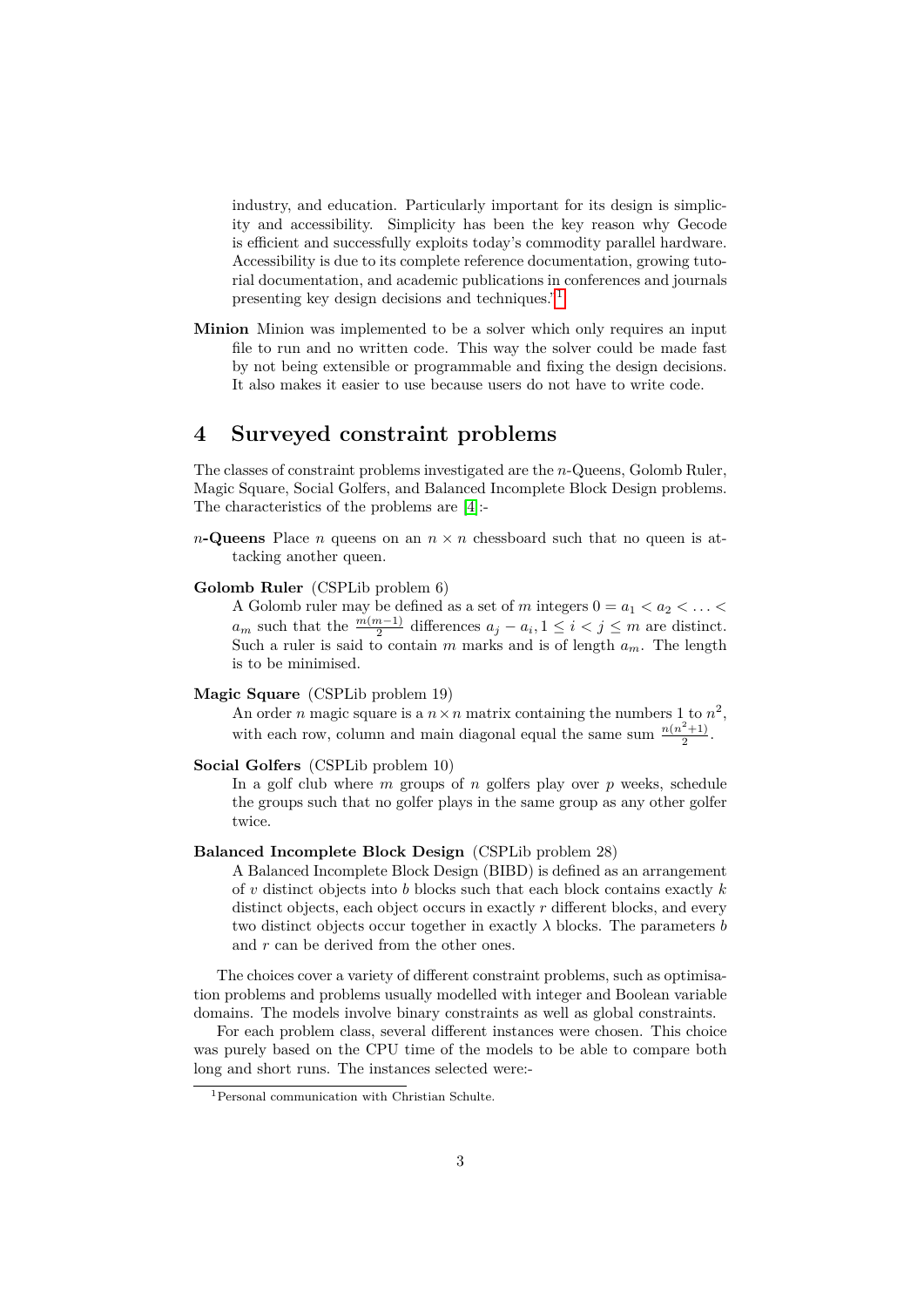*n***-Queens** *n* = *{*20*,* 21*,* 22*,* 23*,* 24*,* 25*,* 26*,* 27*,* 28*,* 29*}*

**Golomb Ruler** *m* = *{*9*,* 10*,* 11*,* 12*,* 13*}*

- **Magic Square**  $n = \{4, 5, 6\}$
- **Social Golfers**  $\langle p, m, n \rangle = \{ \langle 2, 4, 4 \rangle, \langle 2, 5, 4 \rangle, \langle 2, 6, 4 \rangle, \langle 2, 7, 4 \rangle, \langle 2, 8, 4 \rangle, \}$  $\langle 2, 9, 4 \rangle$ ,  $\langle 2, 10, 4 \rangle$
- **BIBD**  $\langle v, k, \lambda \rangle = \{ \langle 7, 3, 10 \rangle, \langle 7, 3, 20 \rangle, \langle 7, 3, 30 \rangle, \langle 7, 3, 40 \rangle, \langle 7, 3, 50 \rangle, \langle 7, 3, 60 \rangle, \}$ *h*7*,* 3*,* 70*i}*

There is insufficient space to reproduce the models for all the problems; instead, a high-level description of the model for each problem class will be given.

The models were derived from the examples included with the distributions of the solvers. For some solvers and some problems the example model was simply adapted to match the models for the other solvers, in other cases the problem was modelled from scratch.

- *n***-Queens** The problem was modelled with *n* variables, one for each queen, and one auxiliary variable for each pair of rows holding the difference of the column positions of queens in those rows to enforce the constraint that no two queens can be on the same diagonal. An alldifferent constraint was enforced over the *n* decision variables.
- **Golomb Ruler** The Golomb Ruler model had *m* variables, one for each tick, and one auxiliary variable for each pair of ticks to hold the difference between them. Additional constraints determined the value of the first tick to be 0 and enforced an increasing monotonic ordering on the ticks. An alldifferent constraint was enforced over the auxiliary variables holding the differences between the ticks. The optimisation constraint minimised the value of the last tick, which is equivalent to the length  $a_m$ .
- **Magic Square** There were  $n \times n$  variables for the cells of the magic square. The constraints enforced all those variables to be different and all rows, columns, and diagonals to sum to the magic sum. Additionally, four constraints were introduced to break some of the symmetries in the problem; the number in the top left square has to be less than or equal to the numbers in the other corners of the square and the top right number has to be less than or equal to the bottom left number.
- **Social Golfers** The model of the Social Golfers problem used a  $p \times m \times (n \cdot m)$ matrix of decision variables. The first dimension represented the weeks, the second one the groups, and the third one the players by group. The constraints imposed were that each player plays exactly once per week, the sum of the players in each group is equal to the number of players per group specified, and each pair of players meets at most once. For the last constraint, one auxiliary variable for each pair of players by group times weeks times groups was introduced. Additional ordering constraints were introduced to break the symmetries among weeks, groups, and players.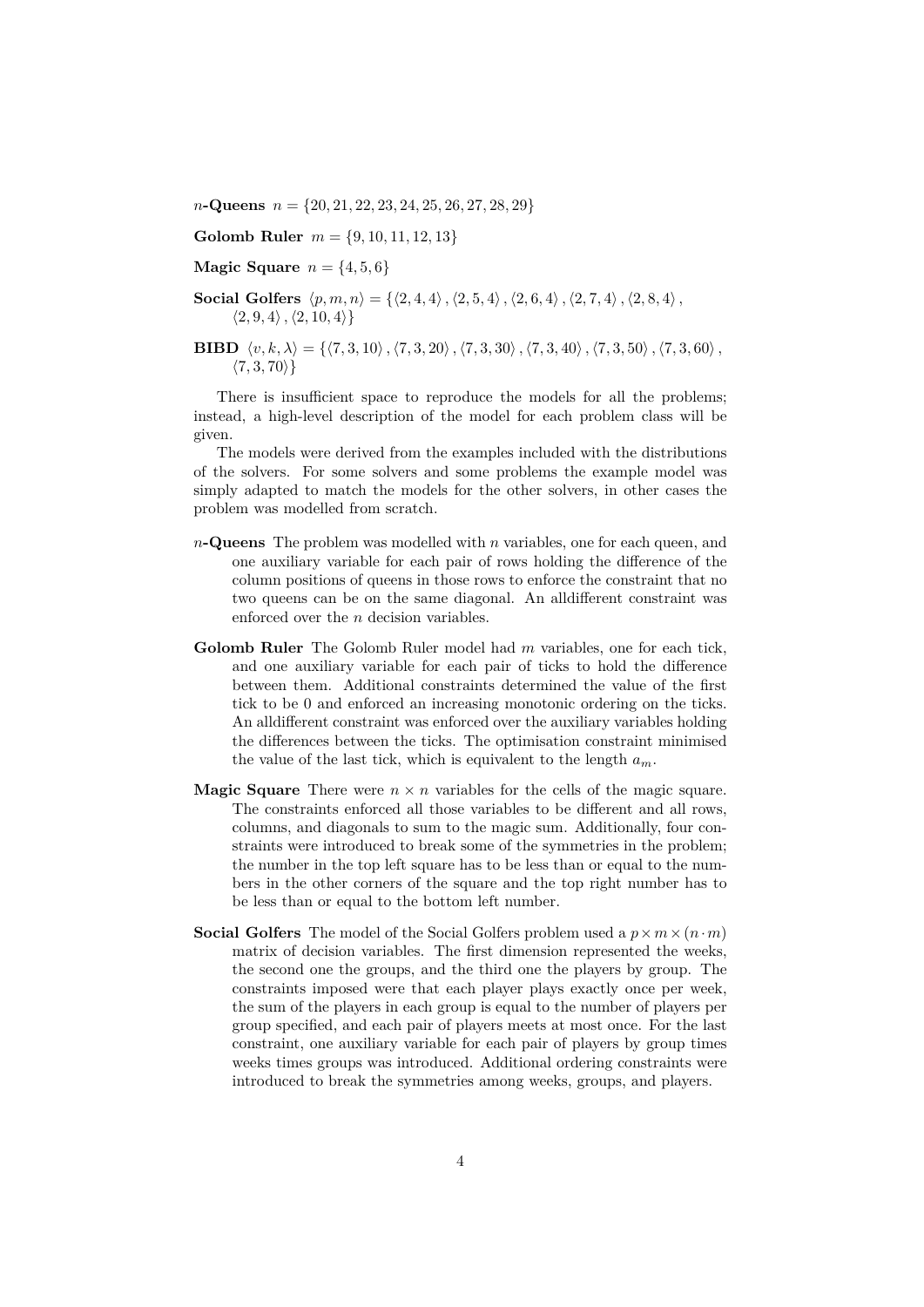**Balanced Incomplete Block Design** The BIBD model introduced a matrix of  $v \times b$  decision variables. The rows were constrained to sum to r, the columns to *k*, and the scalar product between each pair of rows was constrained to equal  $\lambda$ . For the last constraint, one auxiliary constraint per pair of rows times *b* was introduced. To break some of the symmetries, ordering constraints were put on each pair of rows and each pair of columns.

All models except the BIBD and Social Golfers ones used variables with integer domains. The models of BIBD and Social Golfers used Boolean variables in the solvers which provide specialised Boolean variables; Choco, Gecode, and Minion. For all models, static variable and value ordering heuristics were used. The solutions the different solvers found for each problem were the same.

Table [2](#page-5-0) lists the number of variables, their domains, and constraints for each problem instance. If the domains of the auxiliary variables are different from the domains of the main variables, they are given in parentheses. Minion does not provide a sum equals constraint; it can however be emulated by combining a sum less than and sum greater than constraint. This results in a higher number of constraints for Minion; it is given in parentheses.

The purpose of this paper is to compare the solvers on equivalent models to be able to assess how the design decisions they have made affected their performance. The models of the problems are in no case the optimal model for the particular solver or the particular problem. The results cannot be seen as providing a performance comparison of the solvers in general, as for such a comparison the models would have to be tailored to each solver to achieve the best performance. For such a comparison, see [\[7\]](#page-22-4).

This paper focuses on performance in terms of processor time; other measures such as wall clock time and memory requirements are not evaluated.

#### **4.1 Amount of search**

The amount of search each solver does on each problem instance is roughly the same. This was ensured by comparing the node counts for each instance for the solvers which provide node counts, visually inspecting the search tree for solvers which provide visualisation tools, and manually comparing the decisions made at each node of the search tree for smaller instances.

The node count numbers are not reported here because because they are only meaningful in the context of also using other means to compare the amount of search being done.

## **5 Results**

The following figures show the performance of the solvers for each problem class and instance.

All experiments were conducted on an 8-core Intel Xeon 2.66 GHz with 16 GB of memory running CentOS Linux 5. The CPU time was measured with the time command-line utility. The numbers reported as CPU time are the sum of user and system time. The median of five runs was taken. The coefficient of variation<sup>[2](#page-4-0)</sup> was in general less than  $10\%$ . Instances where it was larger are

<span id="page-4-0"></span><sup>&</sup>lt;sup>2</sup>The coefficient of variation is the standard deviation divided by the mean.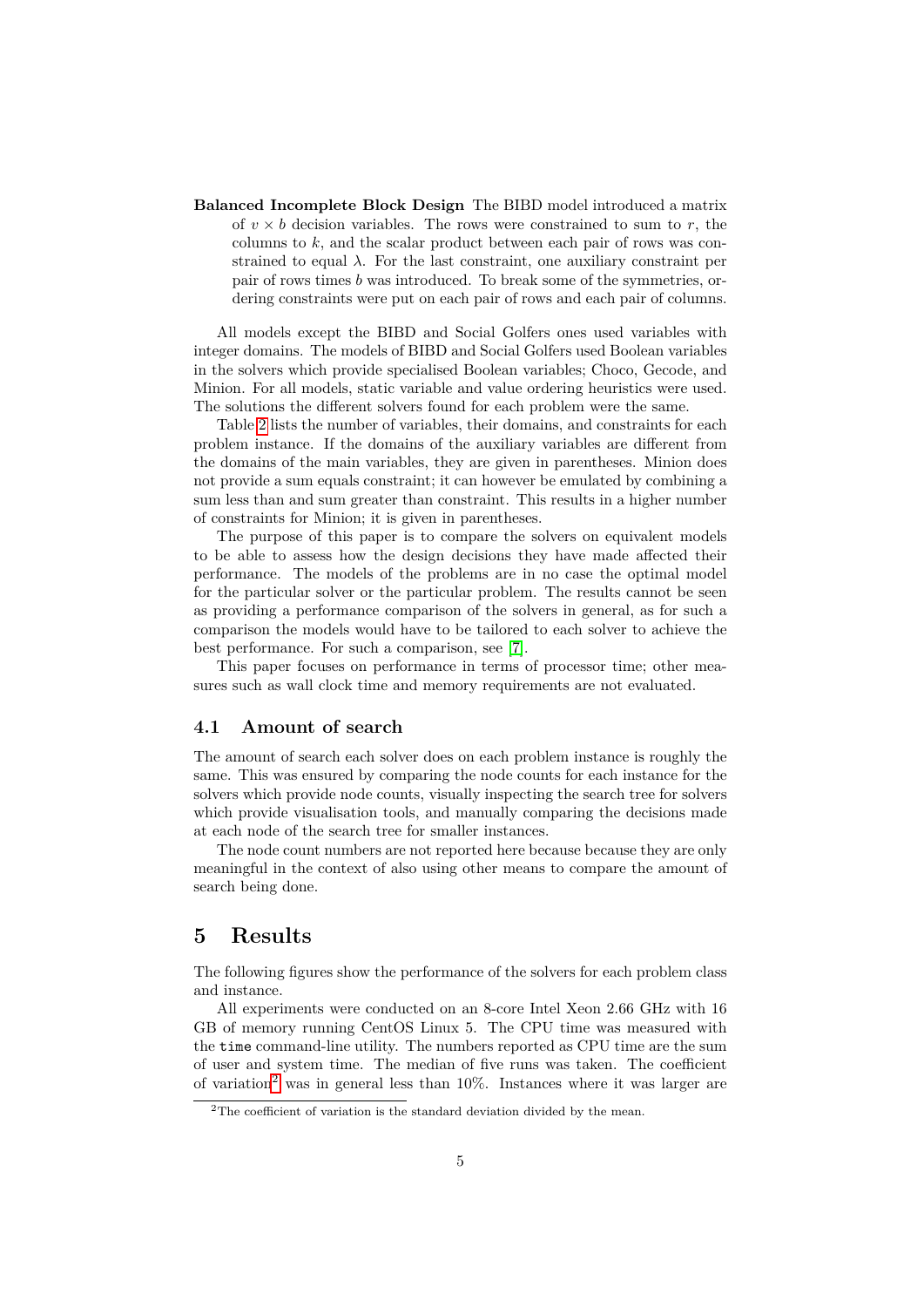| problem        | instance           | variables        | domains          | constraints                   |
|----------------|--------------------|------------------|------------------|-------------------------------|
| $n$ -Queens    | 20                 | $\overline{210}$ | ${0.19}$         | 571(761)                      |
|                |                    |                  | $({-1919})$      |                               |
|                | $21\,$             | 231              | ${020}$          | 631 (841)                     |
|                |                    |                  | $({-2020})$      |                               |
|                | 22                 | $253\,$          | ${021}$          | 694 (925)                     |
|                |                    |                  | $({-2121})$      |                               |
|                | 23                 | 276              | ${022}$          | 760 (1013)                    |
|                |                    |                  | $({-2222})$      |                               |
|                | 24                 | 300              | ${023}$          | 829 (1105)                    |
|                |                    |                  | $({-2323})$      |                               |
|                | 25                 | $325\,$          | ${024}$          | 901 (1201)                    |
|                |                    |                  | $({-2424})$      |                               |
|                | $26\,$             | $351\,$          | ${025}$          | 976 (1301)                    |
|                |                    |                  | $({-2525})$      |                               |
|                | 27                 | 378              | ${026}$          | 1054 (1405)                   |
|                |                    |                  | $({-2626})$      |                               |
|                | 28                 | 406              | ${027}$          | 1135(1513)                    |
|                |                    |                  | $({-2727})$      |                               |
|                | $29\,$             | 435              | ${028}$          | 1219 (1625)                   |
|                |                    |                  | $({-2828})$      |                               |
| Golomb Ruler   | $\overline{9}$     | $\overline{45}$  | ${0.81}$         | 46(82)                        |
|                | 10                 | $55\,$           | ${0100}$         | 56(101)                       |
|                | 11                 | 66               | ${0121}$         | 67 (122)                      |
|                | 12                 | 78               | ${0.144}$        | 79 (145)                      |
|                | 13                 | 91               | ${0.169}$        | 92 (170)                      |
| Magic Square   | $\overline{4}$     | 16               | ${116}$          | 15(25)                        |
|                | $\bf 5$            | $25\,$           | ${125}$          | 17(29)                        |
|                | $\boldsymbol{6}$   | 36               | ${136}$          | 19(33)                        |
| Social Golfers | $\overline{2,}4,4$ | 1088             | ${01}$           | 1133 (1293)                   |
|                | 2,5,4              | 2100             | ${01}$           | 2161 (2401)                   |
|                | 2,6,4              | 3600             | ${01}$           | 3679 (4015)                   |
|                | 2,7,4              | 5684             | ${01}$           | 5783 (6231)                   |
|                | 2,8,4              | 8448             | ${01}$           | 8569 (9145)                   |
|                | 2,9,4              | 11988            | ${01}$           | 12133 (12853)                 |
|                | 2,10,4             | 16400            | ${01}$           | 16571 (17451)                 |
| <b>BIBD</b>    | 7,3,10             | 1960             | ${01}$           | 1643 (1741)<br>3253 (3421)    |
|                | 7,3,20             | 3920<br>5880     | ${01}$<br>${01}$ | 4863 (5101)                   |
|                | 7,3,30             |                  |                  |                               |
|                | 7,3,40             | 7840             | ${01}$           | 6473 (6781)                   |
|                | 7,3,50             | 9800             | ${01}$           | 8083 (8461)                   |
|                | 7,3,60<br>7,3,70   | 11760<br>13720   | ${01}$<br>${01}$ | 9693 (10141)<br>11303 (11821) |
|                |                    |                  |                  |                               |

<span id="page-5-0"></span>Table 2: Number of variables and constraints for the investigated problems.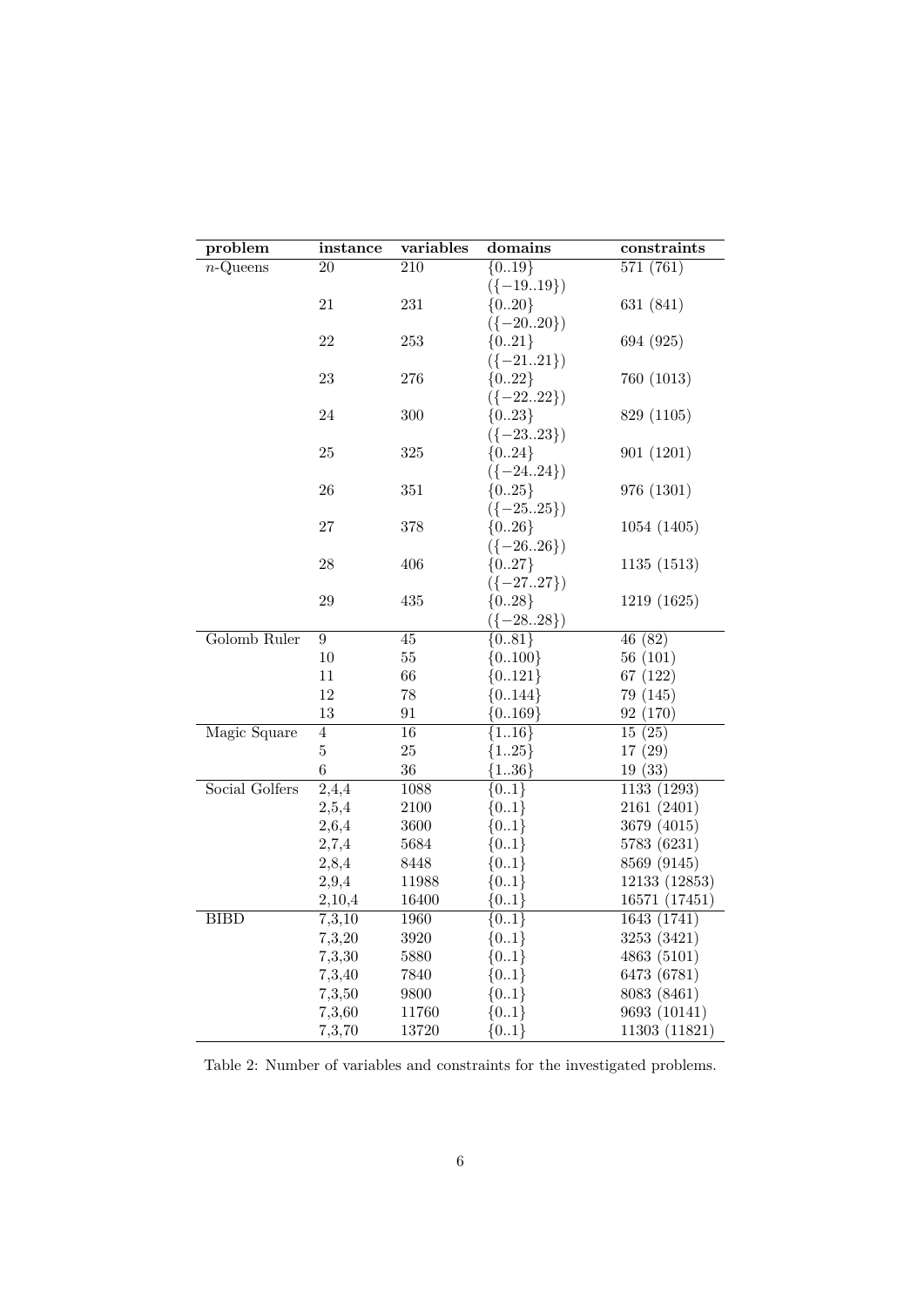discussed below.



<span id="page-6-0"></span>Figure 1: CPU time comparison for *n*-Queens.

The figures show that for the Magic Square problem models, Gecode finds the solution first. For the Golomb Ruler problem model, Gecode and Minion show a very similar performance. For the other problem models, Minion was fastest.

Figure [6](#page-9-0) shows the median number of nodes per second Minion did for each problem class and instance. A high number of nodes per second indicates that the amount of work done at each node – i.e. propagation of changes – is small and more search than propagation is done. For the Social Golfers and the Balanced Incomplete Block Design problems the number of nodes per second decreases with increasing problem size after a certain threshold. This indicates the point where managing backtrack memory at each node becomes so expensive that instantiating new nodes has a significant cost.

On the instances of the *n*-Queens problem, the Magic Square problem, and the Golomb Ruler problem more propagation and less search compared to the other problems is performed. Due to the larger domains and fewer variables, the solvers spend a larger ratio of the total CPU time propagating changes and revising domains than instantiating new search nodes in the tree and restoring backtrack state.

Figure [1](#page-6-0) shows that the relative differences in CPU time between the solvers stays approximately the same across different instances, save for very small problems where the setup cost dominates the CPU time (cf. section [5.2\)](#page-11-0). The same effect is even stronger for the Golomb Ruler problem (figure [2\)](#page-7-0) where the total CPU times are larger. The gradients of the lines for the different solvers are strikingly similar.

Figure [3](#page-7-1) suggests a slightly different behaviour for the Magic Square problem; however, there are not enough data points to draw a definitive conclusion. This problem was only run up to instances of size 6 because instances of size 7 took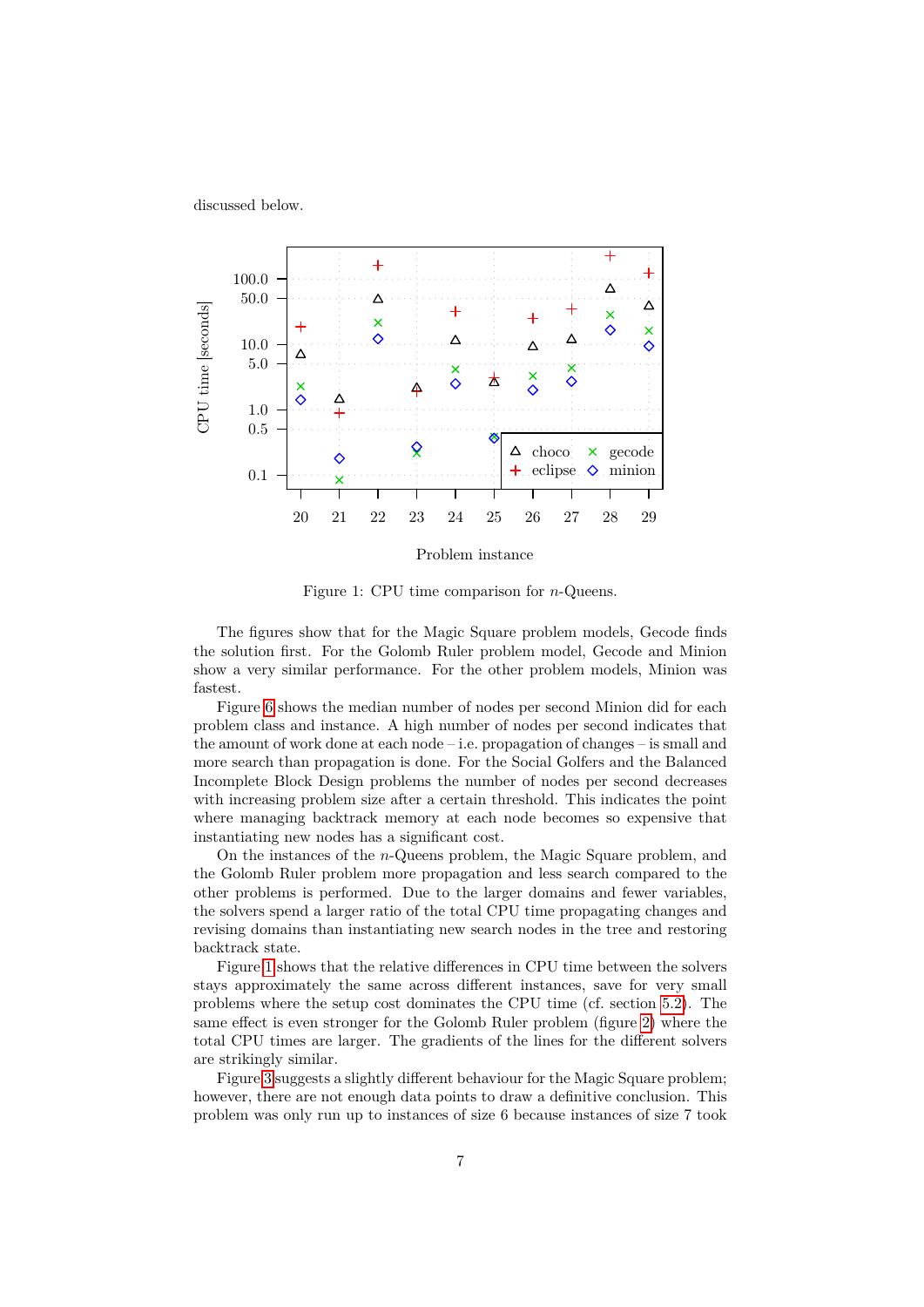

<span id="page-7-0"></span>

Figure 2: CPU time comparison for Golomb Ruler.



<span id="page-7-1"></span>Problem instance

Figure 3: CPU time comparison for Magic Square.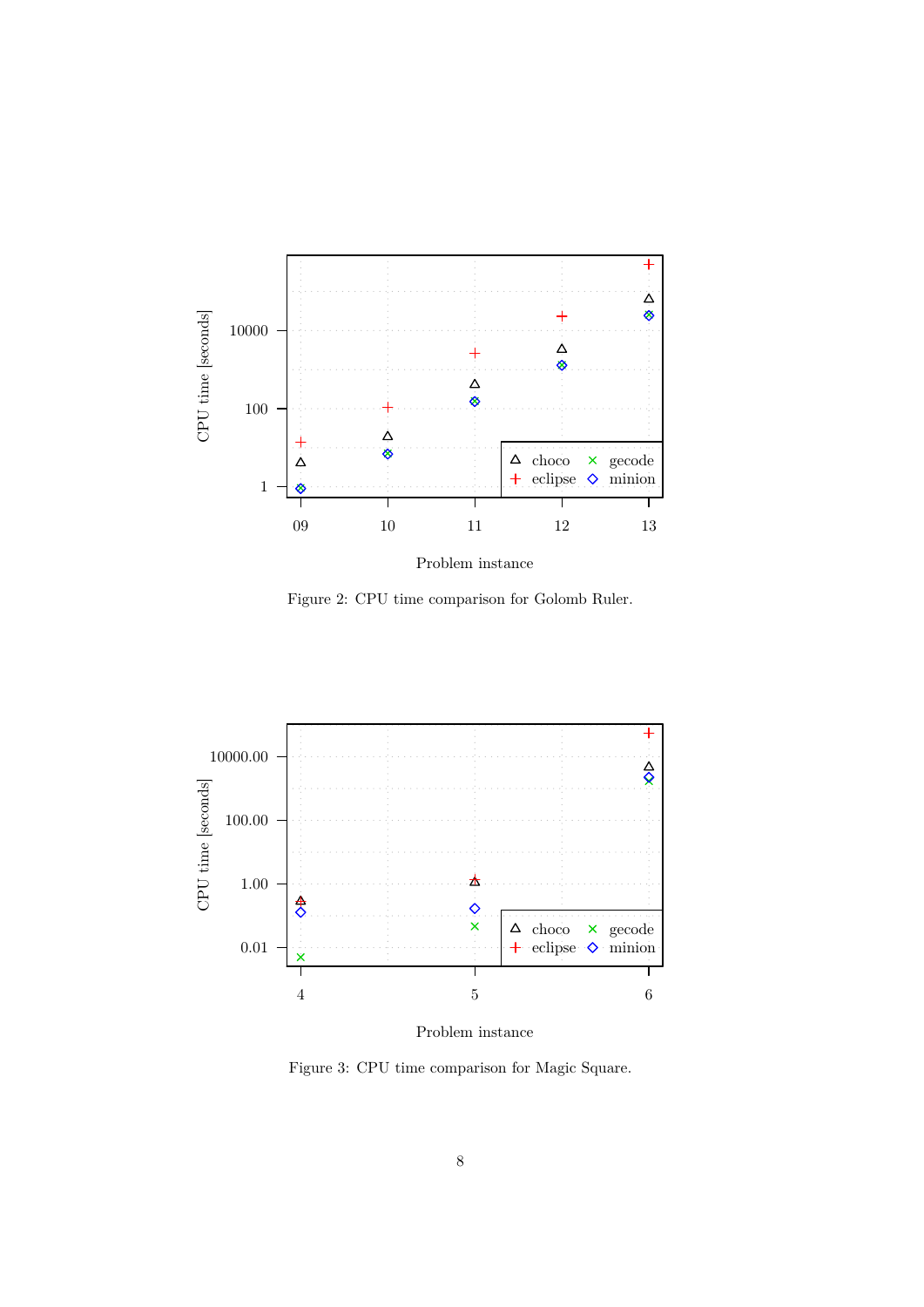

<span id="page-8-0"></span>Figure 4: CPU time comparison for Social Golfers.



<span id="page-8-1"></span>Figure 5: CPU time comparison for Balanced Incomplete Block Design.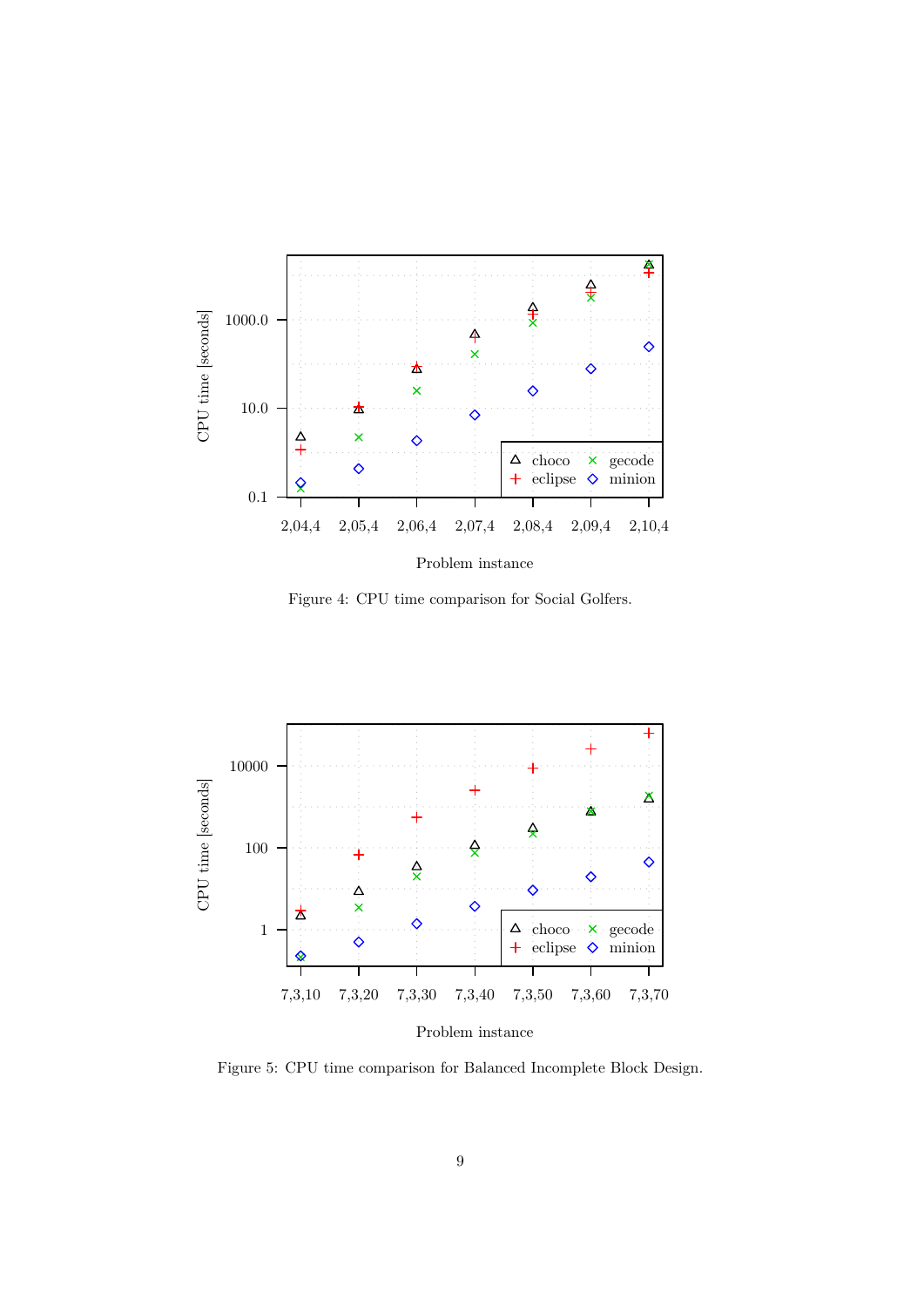

<span id="page-9-0"></span>Median nodes per second

Figure 6: Median nodes per second for Minion.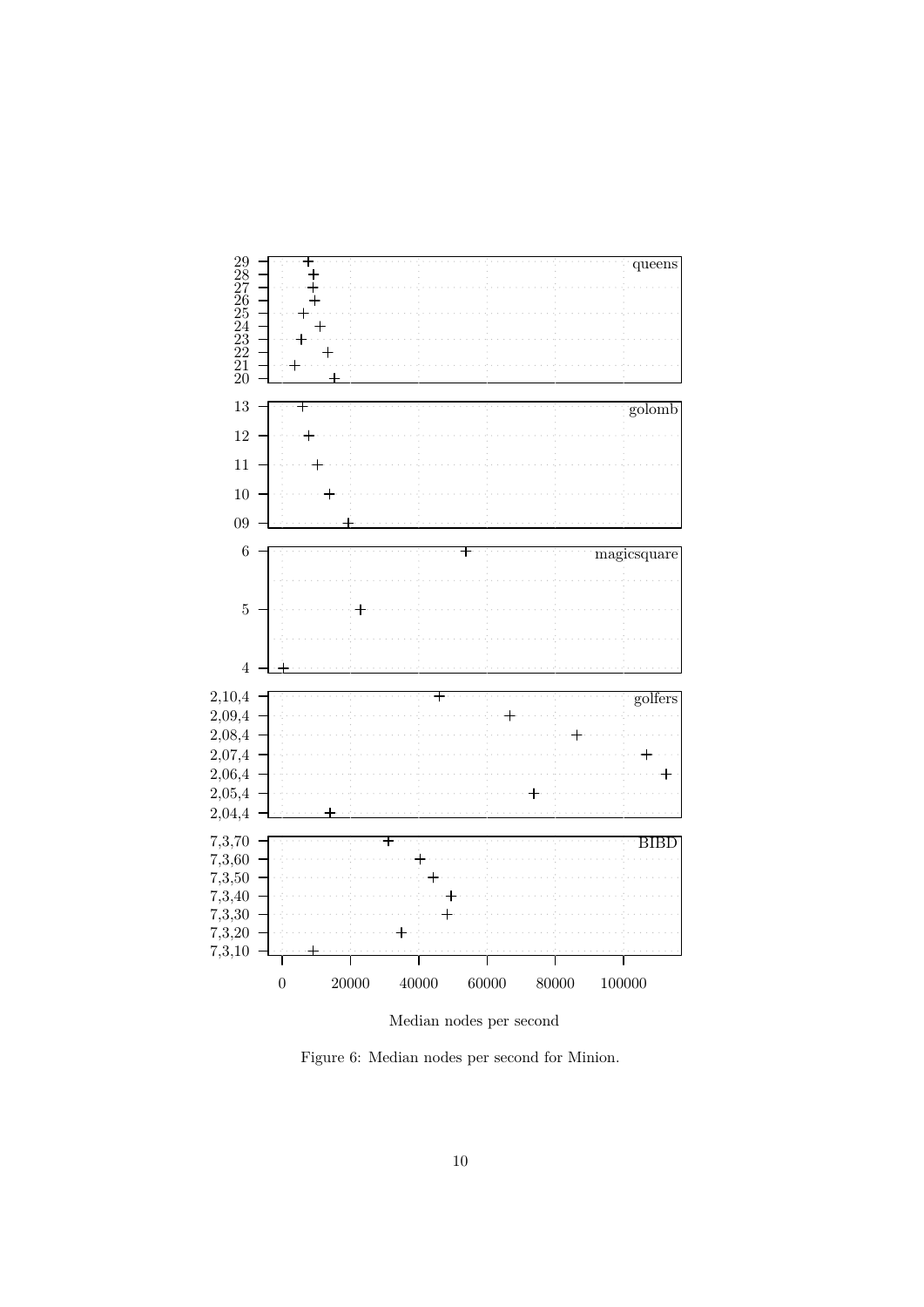too long.

These results suggest that there is no intrinsic advantage of one implementation of propagation algorithms and data structures over another except for a constant overhead caused by the overall implementation. They also suggest that for problems with large variable domains the cost of propagation at each node dominates the cost of instantiating new nodes and restoring backtrack state regardless of the implementation of backtrack memory.

The coefficient of variation between the five runs for the 2,10,4 Social Golfers instance for Gecode was about 20%. Even considering the large variation, the key point – ECLiPSe performs better than Gecode, which is roughly the same as Choco – remains valid.

It is obvious from all figures that the performance differences between different solvers can easily be several orders of magnitude. The overall performance of a solver is affected by a variety of factors. One of them is the programming language the solver is implemented in; others are the design decisions made when implementing it. The following sections each look at one of these design issues and assess its influence qualitatively and quantitatively. There are design decisions which are not dealt with here; however we believe that the ones addressed in this paper are the most influential ones.

#### **5.1 Specialised variable implementations**

The Choco, Gecode, and Minion solvers provide specialised variable implementations for Boolean variables. The Social Golfers and BIBD problems have been modelled with Boolean variables and integer variables with domains *{*0*..*1*}* to assess the impact of the specialised implementation.

ECLiPSe provides no variable types and uses floating point arithmetic for everything, which gives it an inherent disadvantage over the other solvers.

Figure [7](#page-11-1) shows the relative CPU time the model with integer variables takes compared to the model with Boolean variables. The CPU time is shown in relation with the number of backtracks because the correlation between the CPU time and the number of backtracks is stronger than the correlation between the CPU time and the number of variables [\[11\]](#page-22-5).

The results were compared with the Wilcoxon signed-rank test [\[13\]](#page-22-6). The differences for both problems for Gecode and Minion are statistically significant at the 0.05 level; however the differences for Choco are not statistically significant.

As the figure demonstrates, the specialised implementation for Boolean variables is most effective for Minion, where the improvements over the model with integer variables are up to more than 7 times. For Gecode the improvements in terms of CPU time are also up to approximately 100%. The specialised implementation in Choco does not achieve any significant performance improvement at all; the differences are just random noise.

The results also show that for Minion the improvement of the Boolean model over the integer model increases as the number of backtracks increases whereas for Gecode there is no such effect. For the smallest number of backtracks for both the Social Golfers and the Balanced Incomplete Block Design problems, the improvement for Choco and Gecode is larger than the improvement for Minion.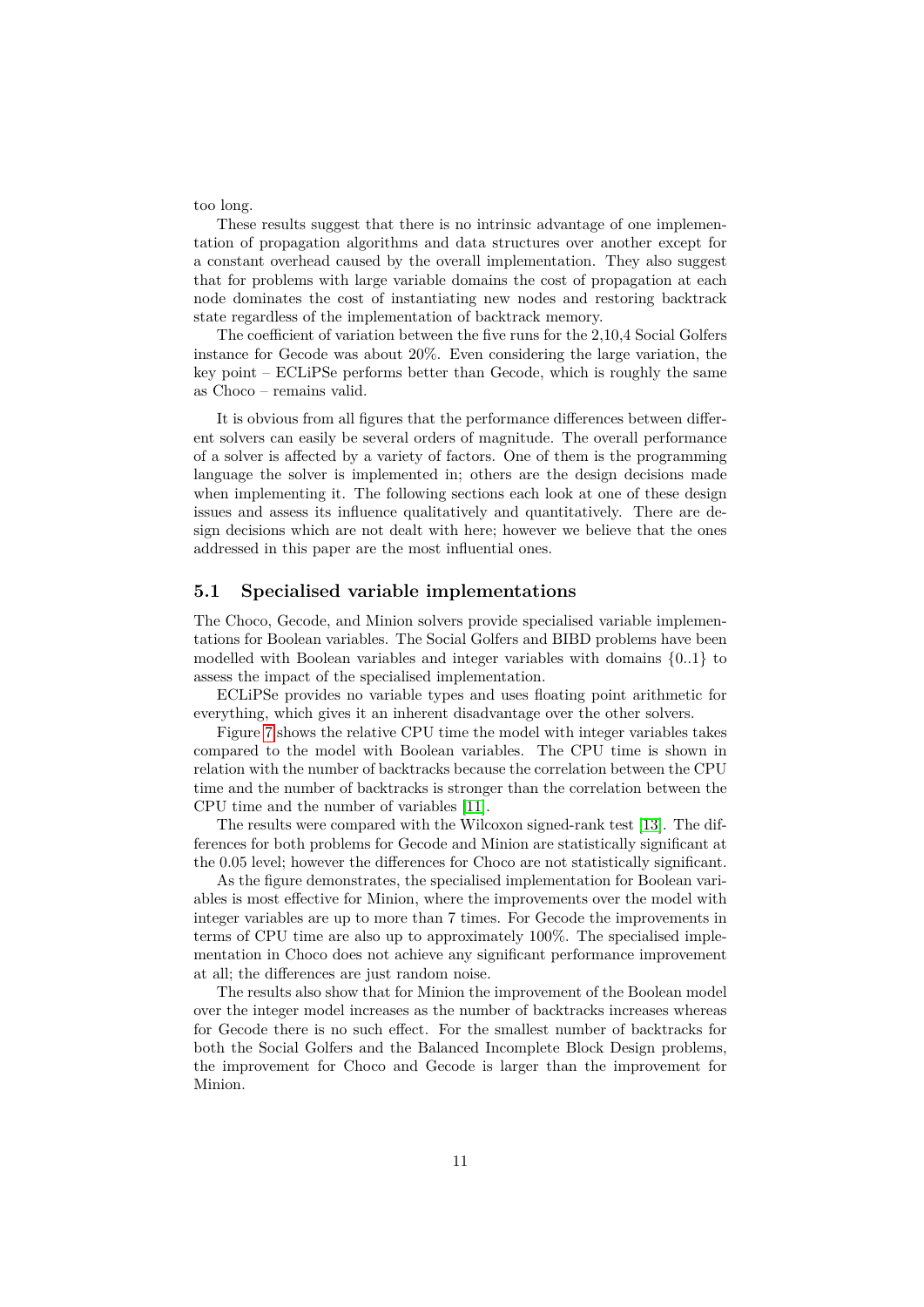

Number of backtracks

<span id="page-11-1"></span>Figure 7: Relative CPU time of integer model compared to Boolean model. Shapes denote solvers, crosshairs denote problem classes. Values greater than 1 denote that the Boolean model is faster than the integer model.

Minion provides a specialised implementation for the sum constraint, which is used heavily in the Social Golfers and BIBD problems for variables with Boolean domains. Gecode provides specialised Boolean implementations for all constraints used in the models. Choco only provides a more efficient implementation of the domain for Boolean variables.

The management of backtrack memory in Minion is slightly different for Boolean and integer variables; for Boolean variables no trailing but only copying is performed while for integer variables some additional trailing occurs. To assess the effects of the specialised constraint implementation and introduction of trailing separately, the Minion source code was modified and trailing switched off for integer variables for the experiments described above.

The experiments were repeated with the unmodified source code of Minion. The results showed the same picture; only the improvement of the Boolean model over the integer model was not as significant as trailing integer variables improves the performance slightly.

The results show that providing specialised implementations for different variable types can achieve considerate performance improvements. The performance improvement can be significant, as shown by Gecode and especially Minion. It even increases for Minion as more variables are involved in the global constraints and the size of the search tree increases.

### <span id="page-11-0"></span>**5.2 Setup costs and scaling**

In all of the experiments except the Golomb Ruler problem, Gecode is the fastest solver for the problem which takes least CPU time to solve. As the time required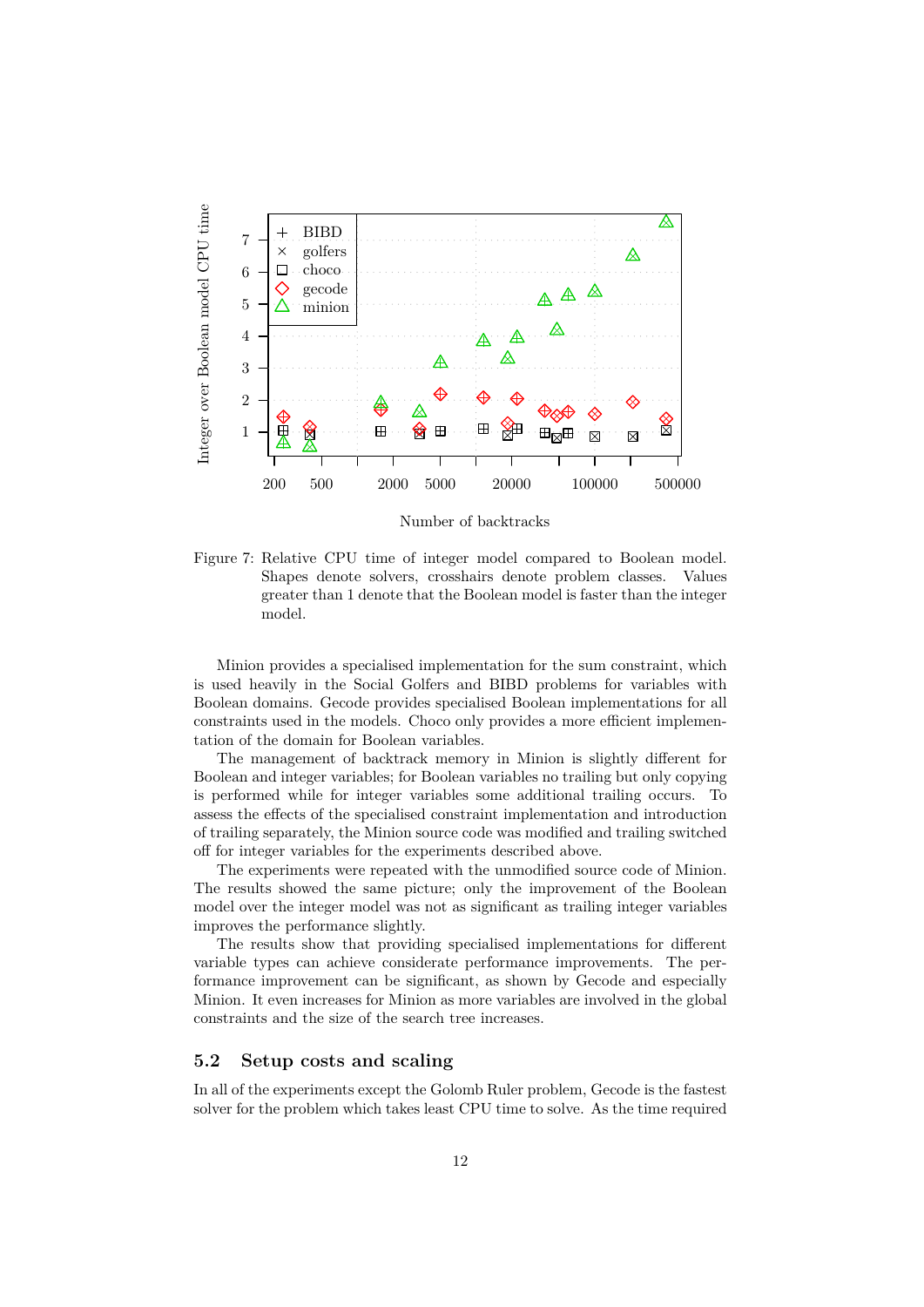to solve the problem increases, its CPU time increases more in relative terms than that of the other solvers such that it is not the fastest solver anymore.

Both Choco and ECLiPSe run in abstract machines which have to be set up when the program starts. Minion reads an input file, parses it, and constructs the problem to solve from that. The overhead incurred because of these issues accounts for the differences in CPU time compared to Gecode for the small problems. For the Golomb Ruler problem, the CPU time Gecode takes to solve the smallest problem is equal to the time Minion takes. This is because the CPU time required to solve this instance is large compared to the CPU required for the smallest instances of the other problem classes – it takes roughly a second whereas for other problem classes the smallest instance is solved in a fraction of a second. The overhead Minion incurs by parsing the input file accounts only for a small fraction of the total CPU time and therefore it is as fast as Gecode.

Figure [4](#page-8-0) shows that for the Social Golfers problem, ECLiPSe scales better than the other solvers with respect to the increase in CPU time with increasing problem size. From the 2,7,4 instance, it is faster than Choco, and for the largest instance it is faster than Gecode as well. Extrapolating past the end of the graph, it is possible that for very large instances ECLiPSe could be faster than Minion.

Figure [5](#page-8-1) on the other hand shows a different picture. Here the relative increase in CPU time ECLiPSe and Gecode require to solve the problem as it becomes more difficult to solve is significantly larger than that of Choco and Minion. For the 7,3,60 problem instance, Choco is faster than Gecode despite being slower before.

Both graphs are strikingly similar when disregarding ECLiPSe. For both problems, the relative distance between the lines for Choco and Minion stays more or less the same, whereas Gecode is about the same as Minion for the smallest problem and about the same as Choco for the largest problem.

Both the Social Golfers and BIBD problem classes have a large number of variables and constraints. The key difference is that on instances of the Social Golfers problem, more backtracks are performed (cf. table [3\)](#page-13-0). This indicates that the implementation of backtracking and restoration of previous state for problems with many variables is implemented more efficiently in ECLiPSe than in the other solvers.

The following sections look at memory management in more detail.

#### **5.3 Memory management**

Table [4](#page-13-1) summarises the memory management approaches taken for the different solvers.

The following sections are mostly concerned with the different ways of implementing backtrack memory, as this is the most important memory management decision to be made in a constraint problem solver.

#### **5.3.1 Recomputation versus copying**

Gecode provides parameters which can be given to the solver executable to tune the ratio of copying vs. recomputation. The *n*-Queens problem, the Social Golfers problem, and the Balanced Incomplete Block Design problem were rerun with recomputation distances of 1 (full copying – the same behaviour as Minion),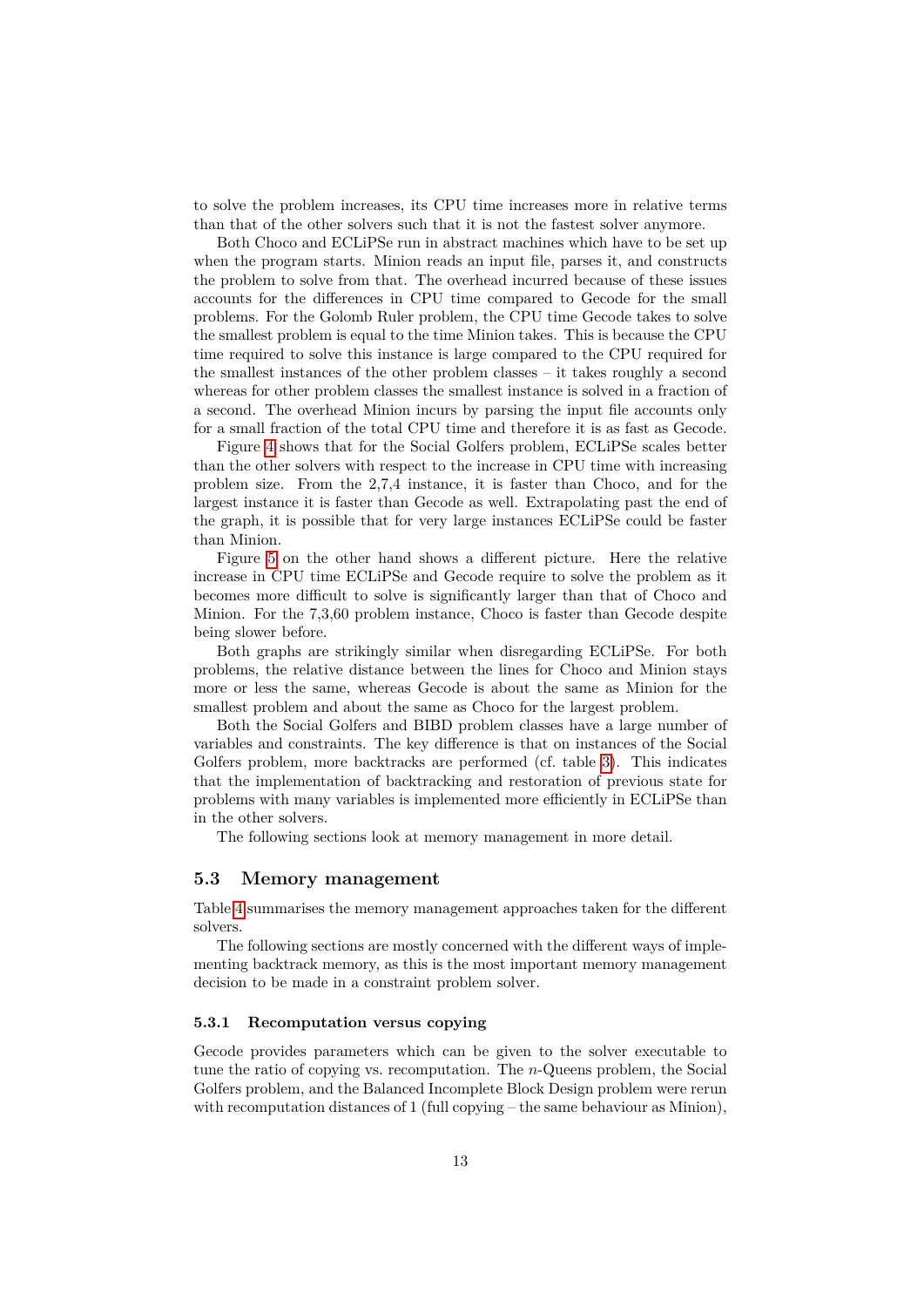| problem        | $\bold{instance}$ | backtracks |
|----------------|-------------------|------------|
| $n$ -Queens    | 20                | 5960       |
|                | 21                | 177        |
|                | 22                | 43783      |
|                | 23                | 389        |
|                | 24                | 7337       |
|                | 25                | 606        |
|                | 26                | 4922       |
|                | 27                | 6465       |
|                | 28                | 39467      |
|                | 29                | 18687      |
| Social Golfers | 2,4,4             | 398        |
|                | 2,5,4             | 3343       |
|                | 2,6,4             | 18497      |
|                | 2,7,4             | 48030      |
|                | 2,8,4             | 100201     |
|                | 2,9,4             | 209387     |
|                | 2,10,4            | 399498     |
| <b>BIBD</b>    | 7,3,10            | 239        |
|                | 7,3,20            | 1579       |
|                | 7,3,30            | 5019       |
|                | 7,3,40            | 11559      |
|                | 7,3,50            | 22199      |
|                | 7,3,60            | 37939      |
|                | 7,3,70            | 59779      |

<span id="page-13-0"></span>Table 3: Number of backtracks for ECLiPSe.

| solver        | backtracking approach | garbage collection |
|---------------|-----------------------|--------------------|
| Choco         | trailing              | yes (Java)         |
| ECLiPSe       | trailing              | yes (custom)       |
| Gecode        | copying/recomputation | no                 |
| <b>Minion</b> | copying/trailing      | nο                 |

<span id="page-13-1"></span>Table 4: Summary of memory management approaches.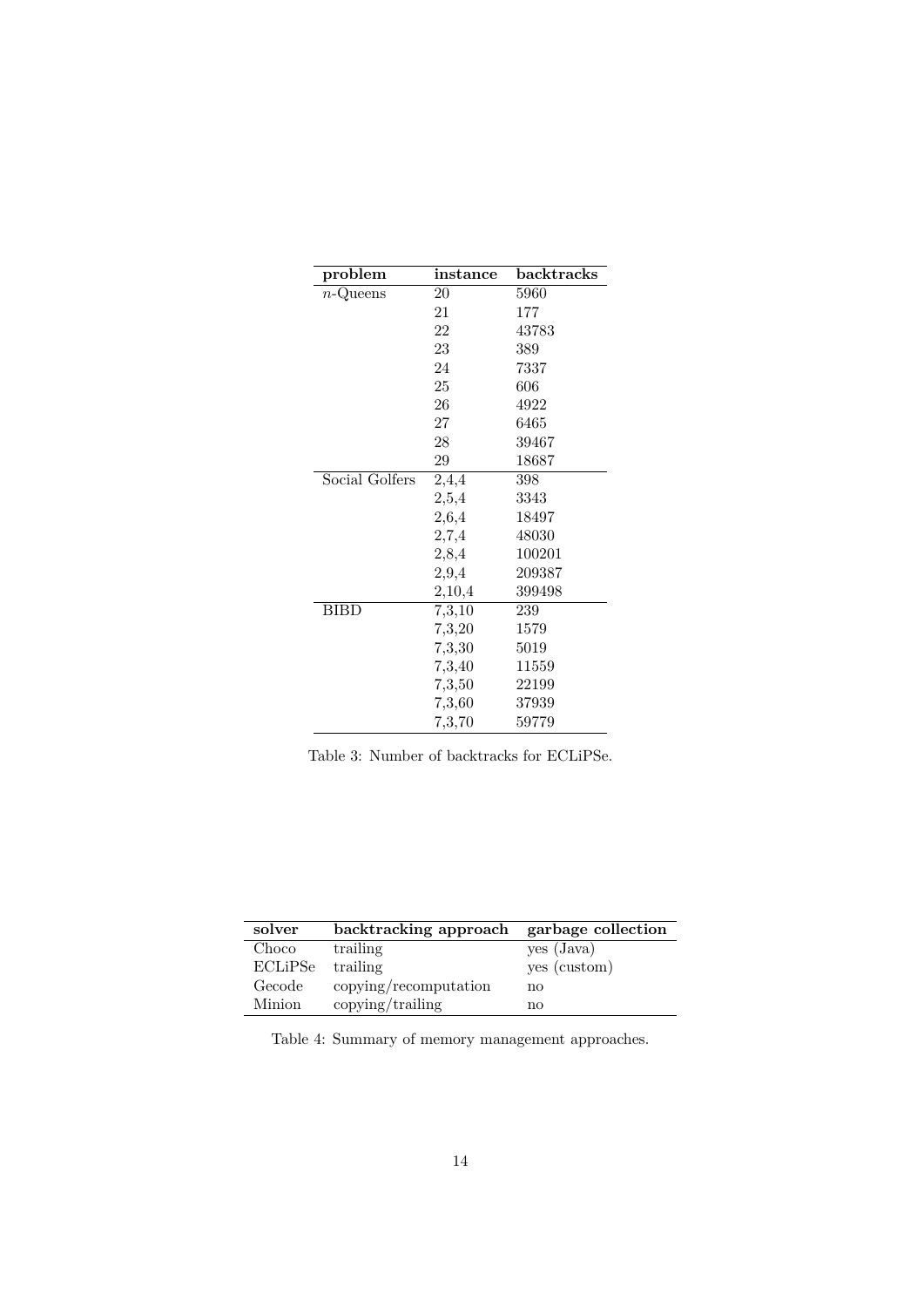8 (the default), 16, and 32. The adaptive recomputation distance was left at the default value of 2 [\[9\]](#page-22-7).

The results were compared with the Kruskal-Wallis one-way analysis of variance test [\[6\]](#page-22-8). The differences are not statistically significant because of the large variation among the CPU times for the problem instances; however when comparing the differences between doing a full copy at each node (recomputation distance 1) and the other recomputation distances with the Wilcoxon test the differences were statistically significant at the 0.05 level.



Number of backtracks

<span id="page-14-0"></span>Figure 8: CPU time of different levels of recomputation and copying over CPU time of copying. Shapes denote problem classes, crosshairs denote recomputation distances. Values less than 1 denote that copying and recomputation is faster than copying at every node.

Figure [8](#page-14-0) shows the results for all the problems and recomputation distances. The CPU times of the runs with a recomputation distance *>* 1 are divided by the CPU times for a recomputation distance of 1. Values larger than 1 mean that doing a full copy at every node performs better than a recomputation distance of  $> 1$ . Note that the default recomputation distance in Gecode is 8, i.e. the results shown in figures [1,](#page-6-0) [4,](#page-8-0) and [5](#page-8-1) are not the CPU times which the other CPU times are divided by.

The CPU time is influenced by both the number of backtracks and the number of variables; however for this comparison the correlation between CPU time and number of backtracks was stronger than the correlation between CPU time and number of variables.

For all instances and recomputation distances of the *n*-Queens problem, making a full copy at every node of the search tree performs better than a recomputation distance  $> 1$ . This suggests that for problems with only few variables it is better to always copy. The performance improvement is only up to about 22% though.

The Social Golfers and Balanced Incomplete Block Design problems show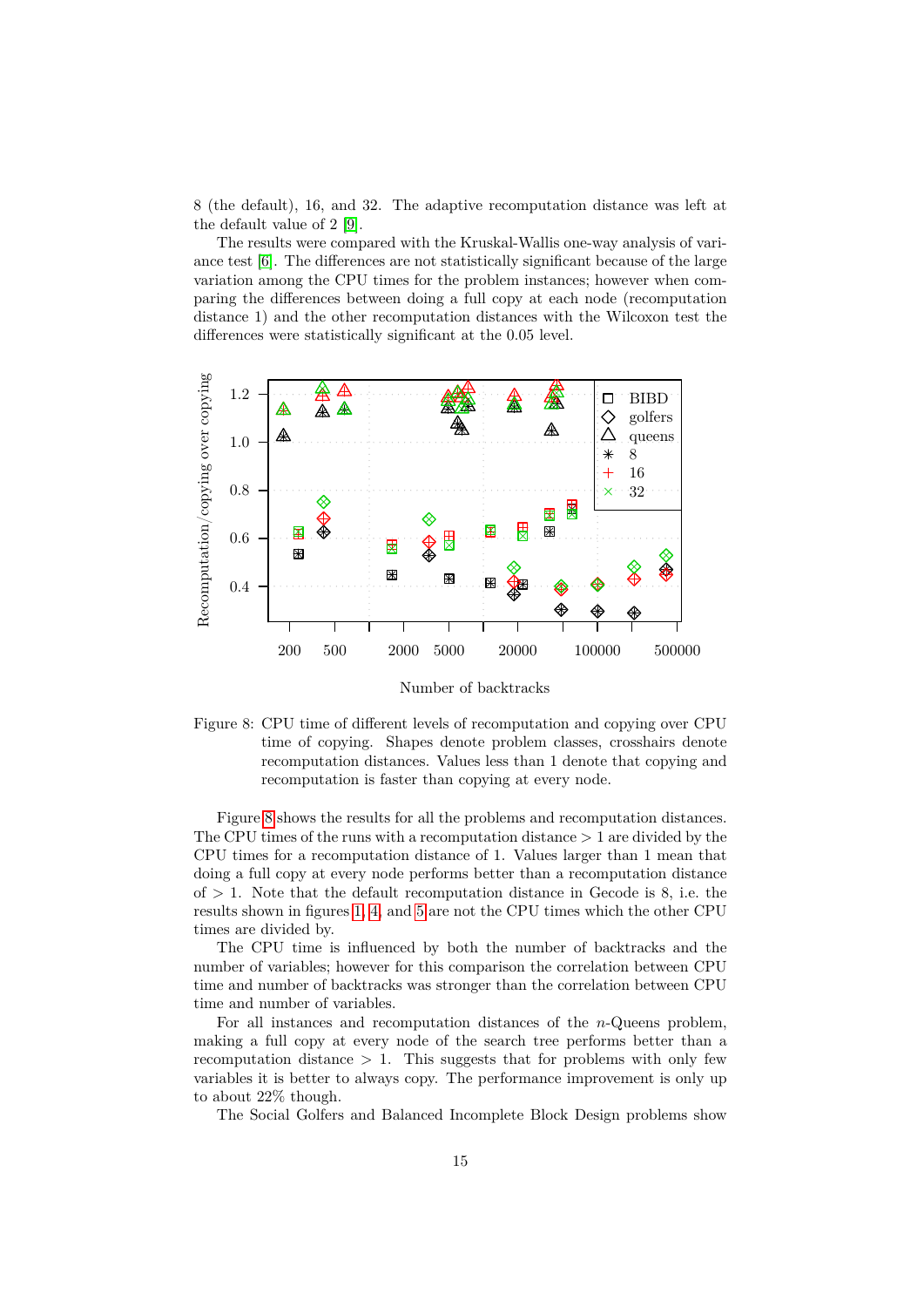that for problems with many variables, it is cheaper not to copy at every node, but to do some recomputation. The results show that the performance improvement can be up to about 70% with recomputation. They also demonstrate that the optimal recomputation distance increases as the number of backtracks increases. For both the Social Golfers and the Balanced Incomplete Block Design, the default recomputation distance of 8 performs best for all but the largest instance of the respective problem, where the recomputation distance of 16 is better.

Furthermore there appears to be a problem-specific threshold in terms of number of backtracks which marks a change in the performance improvement for copying at every node – before the threshold the improvement increases with increasing number of backtracks, after the threshold it decreases.

Figure [4](#page-8-0) for example shows that Minion performs better than Gecode despite full copying and no recomputation. This is because Gecode and Minion use different implementations of copying backtrack memory. Whereas Gecode keeps a list of pointers to objects to be copied and traverses that list, Minion allocates everything that needs to be restored when backtracking in a continuous memory region and simply copies the whole region. The advantage of Gecode's approach is that a finer-grained control over the used memory is possible, but Minion's approach wins in terms of overhead when copying at every node.

Choco provides a facility to change the backtrack strategy to both recomputation and copying as well; however not a combination of the two. Using only recomputation performed worse than copying by several orders of magnitude and is therefore not considered here.

#### **5.3.2 Copying versus trailing**

Choco allows to change the default backtrack strategy of trailing to copying. The *n*-Queens, the Social Golfers, and the Balanced Incomplete Block Design problems were rerun with copying instead of trailing for backtrack memory.

The results were compared with the Wilcoxon test. The differences are statistically significant at the 0.01 level. The CPU times are shown in relation to the number of backtracks because the correlation between the CPU time and the number of backtracks is stronger than the correlation between the CPU time and the number of variables.

Figure [9](#page-16-0) shows the results. For all instances of all problems, trailing performs better than copying. For the *n*-Queens problem the differences are only up to about 20% because of the small number of variables (cf. table [2\)](#page-5-0). The results for the Social Golfers and the Balanced Incomplete Block Design problems show that the relative difference between trailing and copying backtrack memory increases as the number of backtracks increases.

The results suggest that trailing backtrack memory performs better than copying backtrack memory; especially with increasing number of backtracks and variables. This is most likely limited to Choco though; Minion for example uses a different implementation of copying backtrack memory which scales much better with increasing number of variables and has less overhead – instead of copying each variable domain individually, it only copies one contiguous memory region.

In general the results show that for problems with many backtracks trailing backtrack memory performs better than copying backtrack memory. The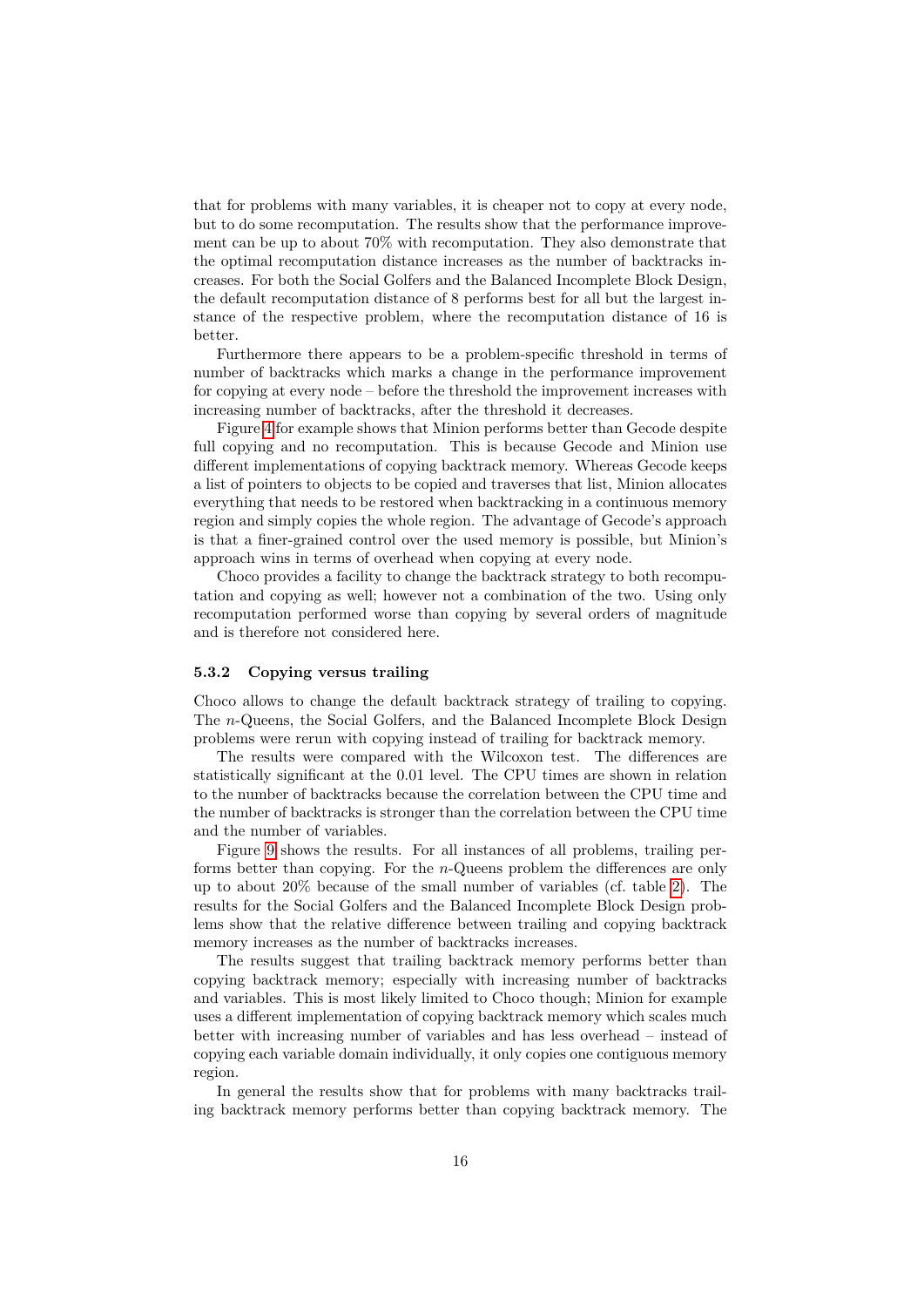

Number of backtracks

<span id="page-16-0"></span>Figure 9: CPU time of trailing over CPU time of copying. Values less than 1 denote that trailing is faster than copying.

following section investigates this further.

#### **5.3.3 Sensitivity to number of variables**

To further assess the impact of the backtrack strategy on the overall performance of the solvers, the *n*-Queens and the Social Golfers problems were remodelled with more auxiliary Boolean variables. No additional constraints were imposed on the variables to keep the amount of search the same. Table [5](#page-17-0) summarises the numbers of variables for the normal and for the extended model.

The increased number of variables should have no or little impact on performance for solvers which use trailed memory for backtracking as they only record the changes to variables and the additional variables are never changed. The impact for solver which use other types of backtrack strategies should be considerable. Any effects caused by the different types of backtrack memory should be much more significant for the Social Golfers problem instances than for the *n*-Queens problem instances because of the significantly higher number of backtracks (cf. table [3\)](#page-13-0).

The purpose of these experiments is twofold. First, to assess the influence the implementation of backtrack memory when more variables are added, and second, an estimation of the fraction of total CPU time which is spent managing backtrack memory. This can be estimated from the influence of the backtrack strategy on the total CPU time.

The results for each solver and problem class were compared with the Wilcoxon test. The differences for the *n*-Queens problem are statistically significant at the 0.05 level. For the Social Golfers problem the differences for Choco, ECLiPSe, and Minion are significant at the 0.05 level; the differences for Gecode are not statistically significant.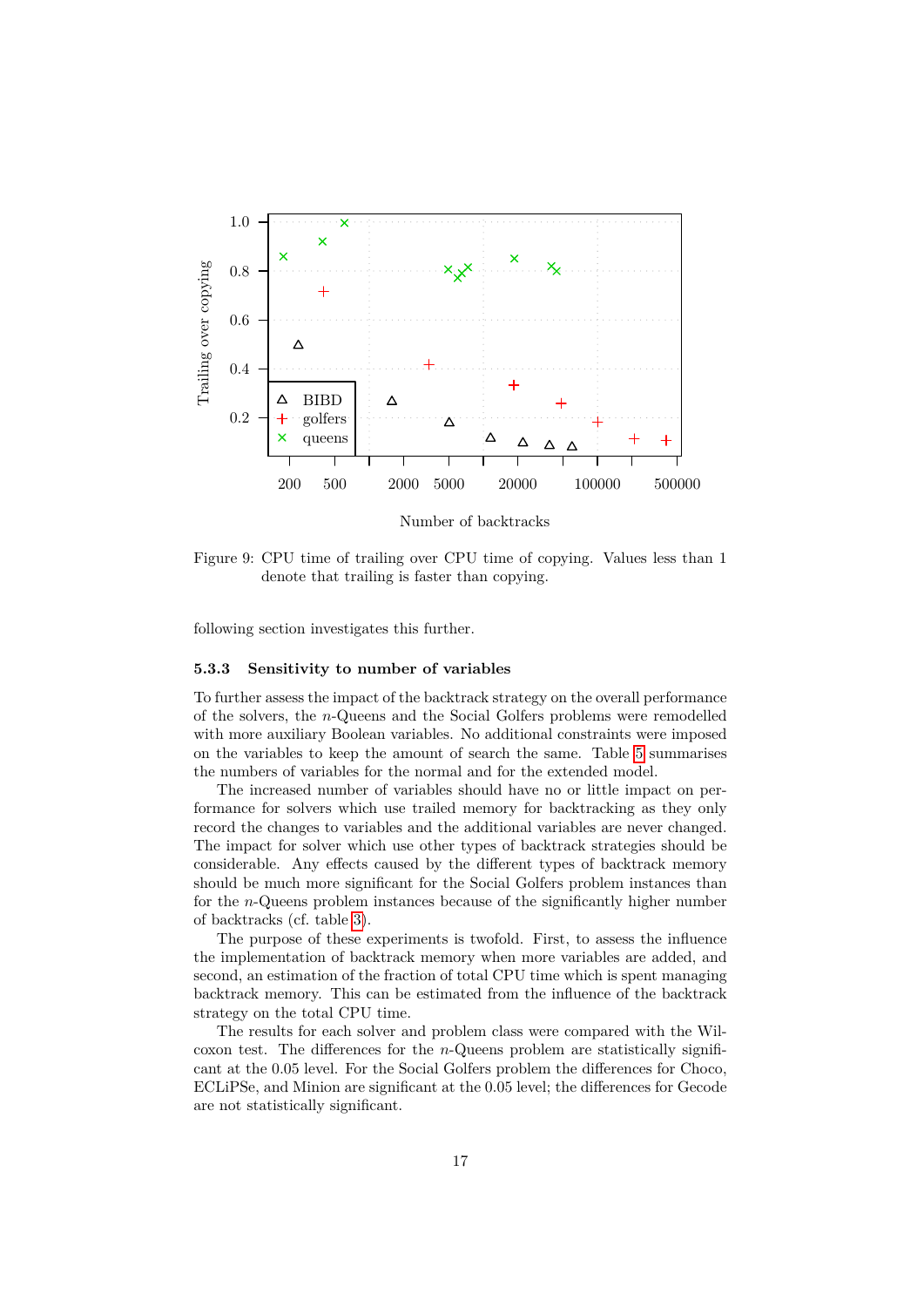| problem        | instance | normal model | extended model |
|----------------|----------|--------------|----------------|
| $n$ -Queens    | $20\,$   | 210          | 1920           |
|                | 21       | 231          | 2121           |
|                | 22       | 253          | 2332           |
|                | 23       | 276          | 2553           |
|                | 24       | 300          | 2784           |
|                | 25       | 325          | 3025           |
|                | 26       | 351          | 3276           |
|                | 27       | 378          | 3537           |
|                | 28       | 406          | 3808           |
|                | 29       | 435          | 4089           |
| Social Golfers | 2,4,4    | 1088         | 9728           |
|                | 2,5,4    | 2100         | 19200          |
|                | 2,6,4    | 3600         | 33408          |
|                | 2,7,4    | 5684         | 53312          |
|                | 2,8,4    | 8448         | 79872          |
|                | 2,9,4    | 11988        | 114048         |
|                | 2,10,4   | 16400        | 156800         |

<span id="page-17-0"></span>Table 5: Number of variables for normal and extended *n*-Queens and Social Golfers models.



Number of backtracks

<span id="page-17-1"></span>Figure 10: CPU time of extended model with more variables over CPU time of normal model. Shapes denote solvers, crosshairs denote problem classes. Values greater than 1 denote that the CPU time for the normal model was less than the CPU time for the extended model.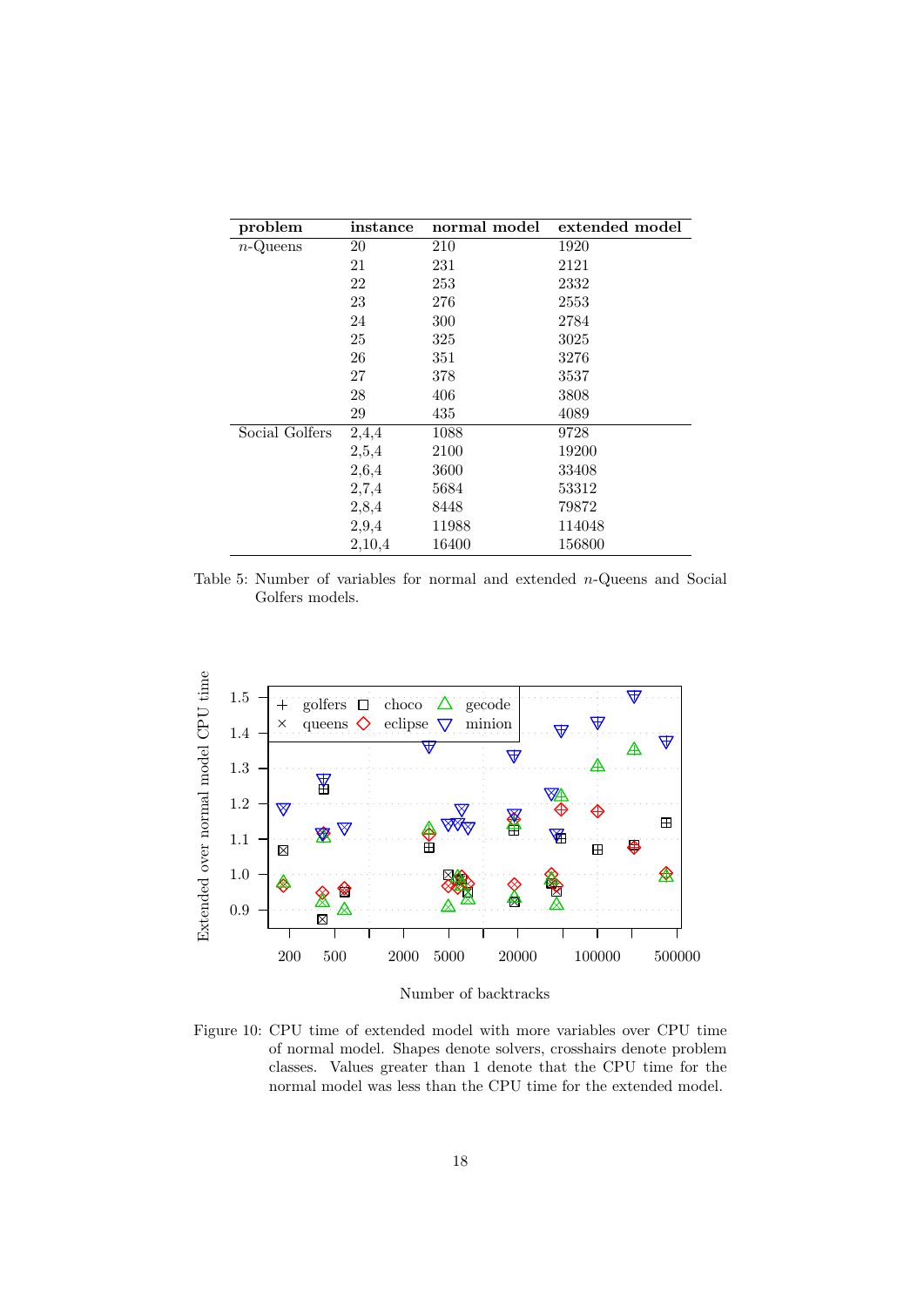Figure [10](#page-17-1) shows the CPU time of the extended model over the CPU time of the normal model. The solver which is affected most by the change is obviously Minion; followed by Gecode. The differences of up to about 35% for Gecode suggest that it is affected, but the variation between individual runs is too much to make the differences statistically significant. Choco and ECLiPSe are affected to a much lesser extent.

The results correspond exactly to the expectations. Minion takes the biggest hit in terms of performance because it uses copying for backtrack memory and has to copy more data. Gecode combines copying with recomputation and is therefore less affected, as no recomputation has to be performed for the additional variables. Both Choco and ECLiPSe do trailing and are least affected by the addition of more variables.

Figure [10](#page-17-1) also shows that the CPU time of the model with more variables increases for Gecode and Minion as the number of backtracks (and therefore the size of the search tree) increases. For Choco and ECLiPSe it stays approximately the same. Again, this result is expected because while for copying backtrack memory the amount of work to be done increases at each node, it stays approximately the same for trailing backtrack memory.

The number of variables and backtracks for the *n*-Queens problem instances are much less than for the Social Golfers instances (cf. tables [5](#page-17-0) and [3\)](#page-13-0) and therefore the expected effects are less significant. The differences for Minion stand out from the differences for the other solvers, suggesting that it is the only one which was truly affected by the changes. The differences are significantly smaller than for the Social Golfers problem though.

The results show that managing backtrack memory can account for a significant part of the total CPU time. Adding new variables without any constraints on them does not increase the work to be done for propagating changes, but nevertheless the total CPU time can increase significantly. For the remodelled *n*-Queens problem the differences for Minion are up to about 23% even though more work is done propagating changes than exploring the search tree (cf. discussion for figure [6\)](#page-9-0). For the Social Golfers problem, which has many more variables (cf. table [5\)](#page-17-0), the proportion of the CPU time spent on managing backtrack memory is even larger; the differences are up to about 50% for Minion.

#### **5.3.4 Garbage collection**

ECLiPSe is the only solver which provides garbage collection and a facility to switch it off. The *n*-Queens, the Social Golfers, and the Balanced Incomplete Block Design problem classes were rerun with garbage collection turned off.

The results were compared to the results with garbage collection switched on with the Wilcoxon test. The differences are statistically significant at the 0.01 level.

The results are shown in relation to the number of backtracks because the correlation between CPU time and the number of backtracks is stronger than the correlation between CPU time and the number of variables.

Figure [11](#page-19-0) shows that the CPU times for the runs with garbage collection switched off are up to about 35% higher than those with garbage collection switched on for the Social Golfers problem. The CPU times for Balanced Incomplete Block Design are similar, but less pronounced. A possible reason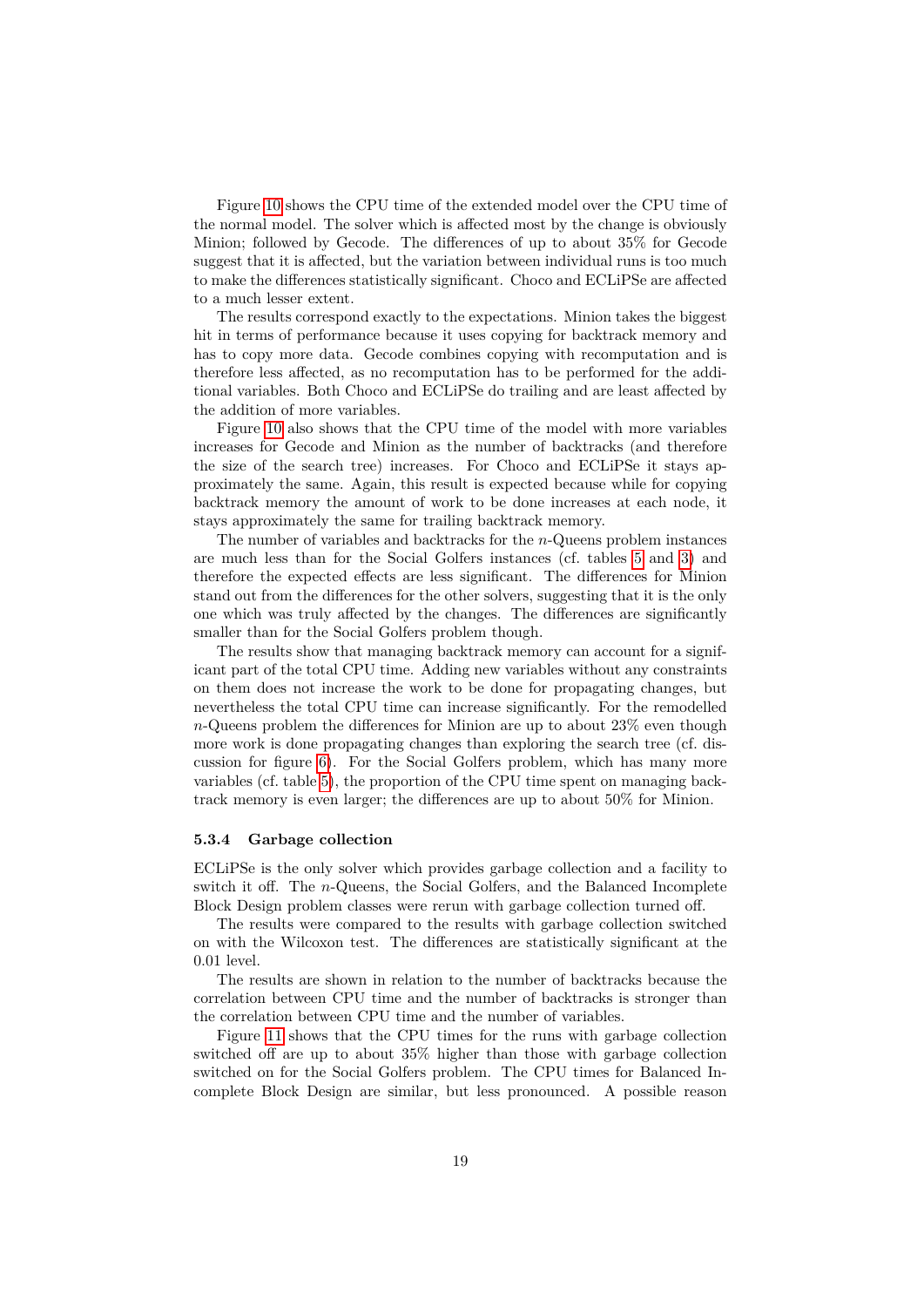

Figure 11: CPU time of run with garbage collection switched off over CPU time of run with garbage collection switched on. Values greater than 1

<span id="page-19-0"></span>denote that garbage collection is faster than no garbage collection.

for that is the lower number of backtracks. The amount of memory that the *n*-Queens instances use is so small that the differences are not significant.

The results show that the benefits of garbage collection do not only include a smaller memory footprint, but also increases in performance in terms of CPU time. These results may not be applicable for other implementations of backtrack memory though. The second key point which can be concluded from figure [11](#page-19-0) is that while garbage collection can improve performance up to a certain number of backtracks, the improvements become smaller as the number of backtracks and the total amount of memory the problem requires grows. It is conceivable that for much larger problem instances than investigated here, the CPU time with garbage collection becomes larger than the CPU time without garbage collection.

### **5.4 Order of propagators**

Choco, ECLiPSe, and Gecode provide facilities to attach priorities to propagators, i.e. changes will not be propagated in the order they are made in, but according to a priority value. Minion does not provide such a facility.

For the investigated problems, Choco does not make use of the priorities, i.e. the priority is the same for everything.

In ECLiPSe some of the global constraints such as alldifferent and element are processed with a higher priority than constraints of a lower arity. Only the alldifferent constraint is used in the *n*-Queens, the Golomb Ruler, and the Magic Square problems.

Gecode orders the propagators according the complexity of the propagation function, which is defined when the propagator is implemented. Experiments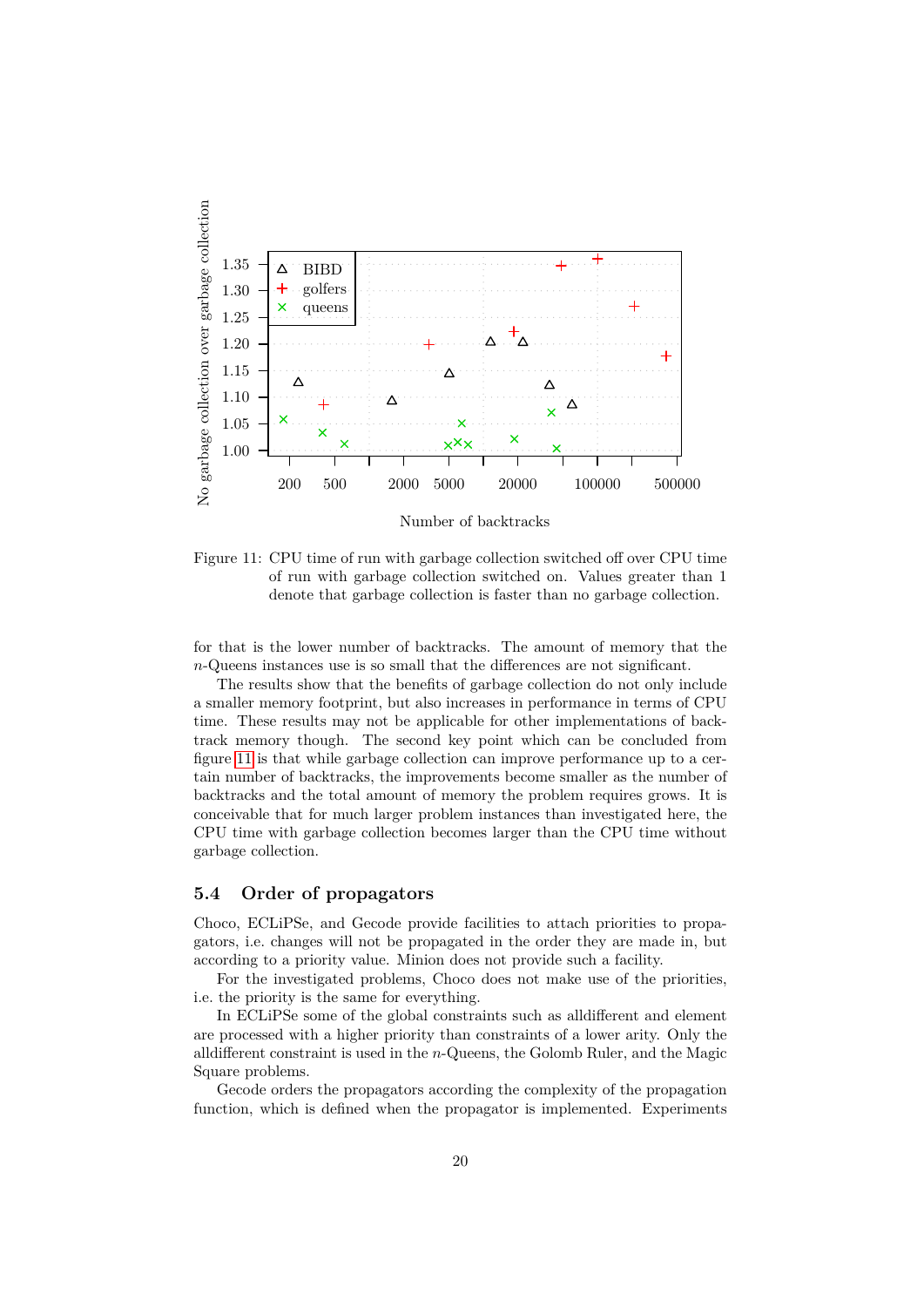for some problem instances were conducted with the propagator queue reversed. For the Balanced Incomplete Block Design problem, no differences at all were observed, whereas for example for the *n*-Queens problem there were differences in terms of CPU time. In all cases the maximum difference was only a small fraction of the total CPU time though.

### **5.5 Types of constraints**

Choco, ECLiPSe, and Gecode offer basic constraints which can be combined into more complex ones to a larger extent than Minion. For the particular models used in this paper the same constraints were used and this did not have any negative impact in terms of performance; for other applications it simplifies modelling problems though and is therefore also likely to have an impact on performance. For example the *n*-Queens problem could be modelled without auxiliary variables in Choco, ECLiPSe, and Gecode and is likely to be perform better than a model of the same problem in Minion which has to use auxiliary variables.

On the other hand Minion provides an implementation of the sum constraints with watched literals, which could improve its performance [\[3\]](#page-21-3).

An interesting point is that Minion does not have a sum-equals constraint, but only sum-greater-or-equal and sum-less-or-equal constraints. The semantics of the sum-equals constraint can be achieved by combining the two constraints, but this increases the total number of constraints; in some cases considerably. Nevertheless there does not seem to be a negative impact on performance, on the contrary. This indicates that the most obvious way to implement a constraint may not always be the most efficient one.

### **5.6 Optimisation problems**

The investigated solvers implement several different approaches to handling optimisation problems; Choco and Minion handle the value to be minimised in specialised implementations of search, ECLiPSe adjusts the bounds of the cost variable while Gecode imposes additional constraints on it. Figure [2](#page-7-0) suggests that there is no intrinsic advantage of one way over the other.

# **6 Conclusion**

We presented a comprehensive comparison and evaluation of the implementation design decisions in state-of-the-art constraint problem solvers. The experiments provide not only a qualitative, but also a quantitative comparison of different implementation approaches.

The results show that choosing one design decision over another when implementing a constraint solver does not usually give performance benefits in general. The exception are specialised variable implementations – implementing specialised versions of constraints and propagators for the different variable types improves performance significantly.

The design decisions associated with memory management, such as backtrack memory, are much harder to classify. Depending on the problem to solve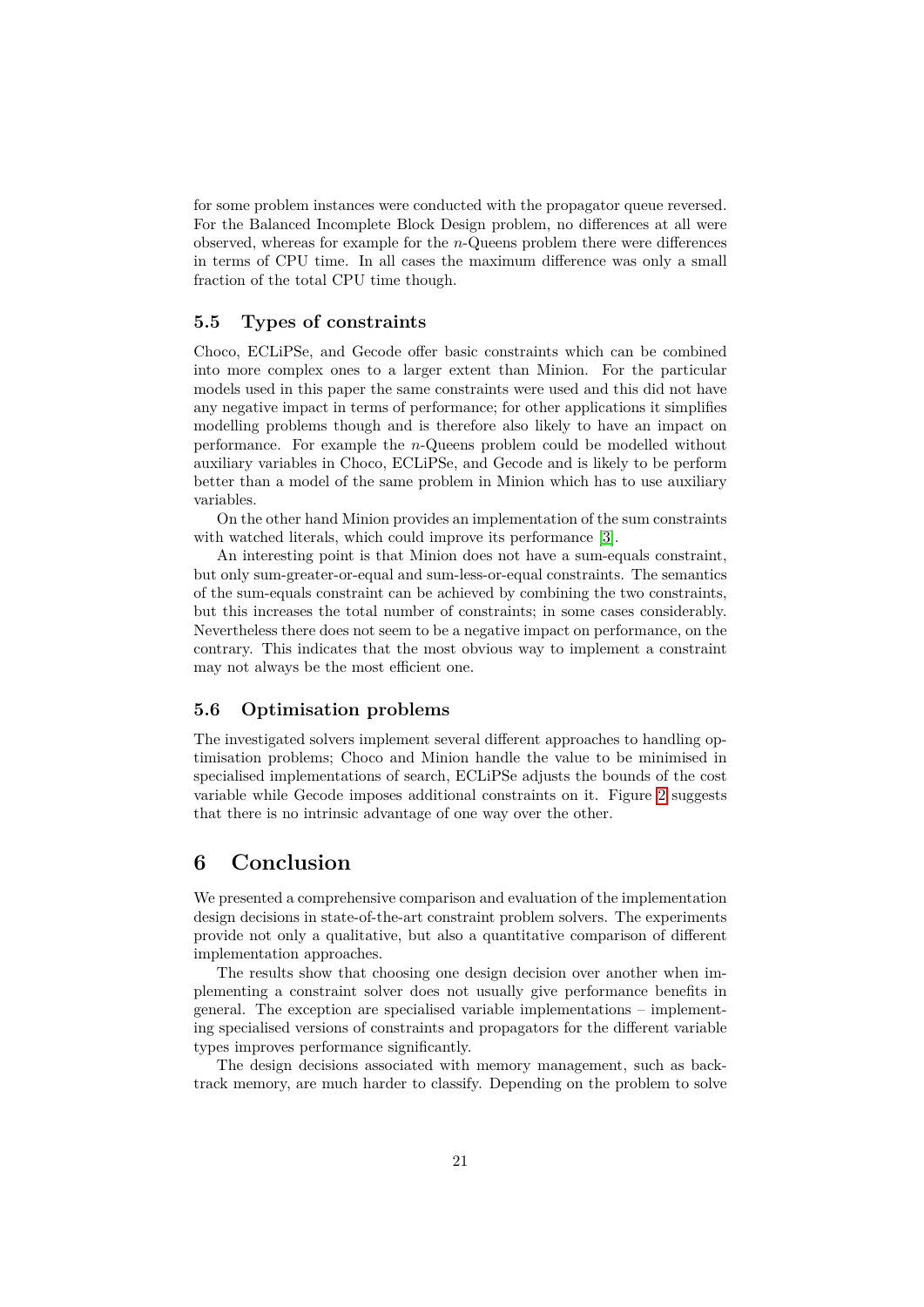and the number of variables and constraints involved, a particular implementation of memory management will perform better than others. This does not only depend on the type of problem, but also on the size of the problem though. The results do show however that memory management can account for a significant part of the total CPU time required to solve a problem.

The large differences among the CPU times the individual solvers take emphasise the importance of choosing the right solver for a given task. This decision is absolutely crucial to performance. In an ideal world, a solver would, given a particular problem, adapt its design decisions and provide an implementation specialised for this problem.

The performance of the individual solvers in the experiments should *not* be taken as a benchmark or as a suggestion which of these solvers to use for a given problem. The focus of the experiments was to compare the solvers on models which are as similar as possible. For any other application, the problem model will be tuned for a particular solver to use its specific strengths which cannot be compared here. It is entirely possible that with a carefully-tuned model a solver which performs badly in an experiment reported here becomes much better than any other solver.

# **7 Acknowledgements**

The author is indebted to Ian Miguel and Ian Gent for many helpful comments on drafts of this paper. Thanks to the ECLiPSe and Gecode mailing list participants for answering questions concerning the implementation of the respective solvers. Thanks also go to Warwick Harvey for modelling the Social Golfers problem in ECLiPSe and Mikael Lagerkvist for pointing out a mistake in an earlier version of this paper.

# **References**

- <span id="page-21-0"></span>[1] Abderrahamane Aggoun, David Chan, Pierre Dufresne, Eamon Falvey, Hugh Grant, Warwick Harvey, Alexander Herold, Geoffrey Macartney, Micha Meier, David Miller, Shyam Mudambi, Stefano Novello, Bruno Perez, Emmanuel van Rossum, Joachim Schimpf, Kish Shen, Periklis Andreas Tsahageas, and Dominique Henry de Villeneuve. *ECL<sup>i</sup>PS<sup>e</sup> User Manual*, 2008. <http://www.eclipse-clp.org/>.
- <span id="page-21-1"></span>[2] Ian P. Gent, Christopher A. Jefferson, and Ian Miguel. MINION: A fast scalable constraint solver. In *Proceedings of the Seventeenth European Conference on Artificial Intelligence*, pages 98–102, 2006.
- <span id="page-21-3"></span>[3] Ian P. Gent, Christopher A. Jefferson, and Ian Miguel. Watched literals for constraint propagation in Minion. In *Proceedings of the 12th International Conference on Principles and Practice of Constraint Programming*, pages 182–197, 2006.
- <span id="page-21-2"></span>[4] Ian P. Gent and Toby Walsh. CSPLib: a benchmark library for constraints. Technical report, Technical report APES-09-1999, 1999.